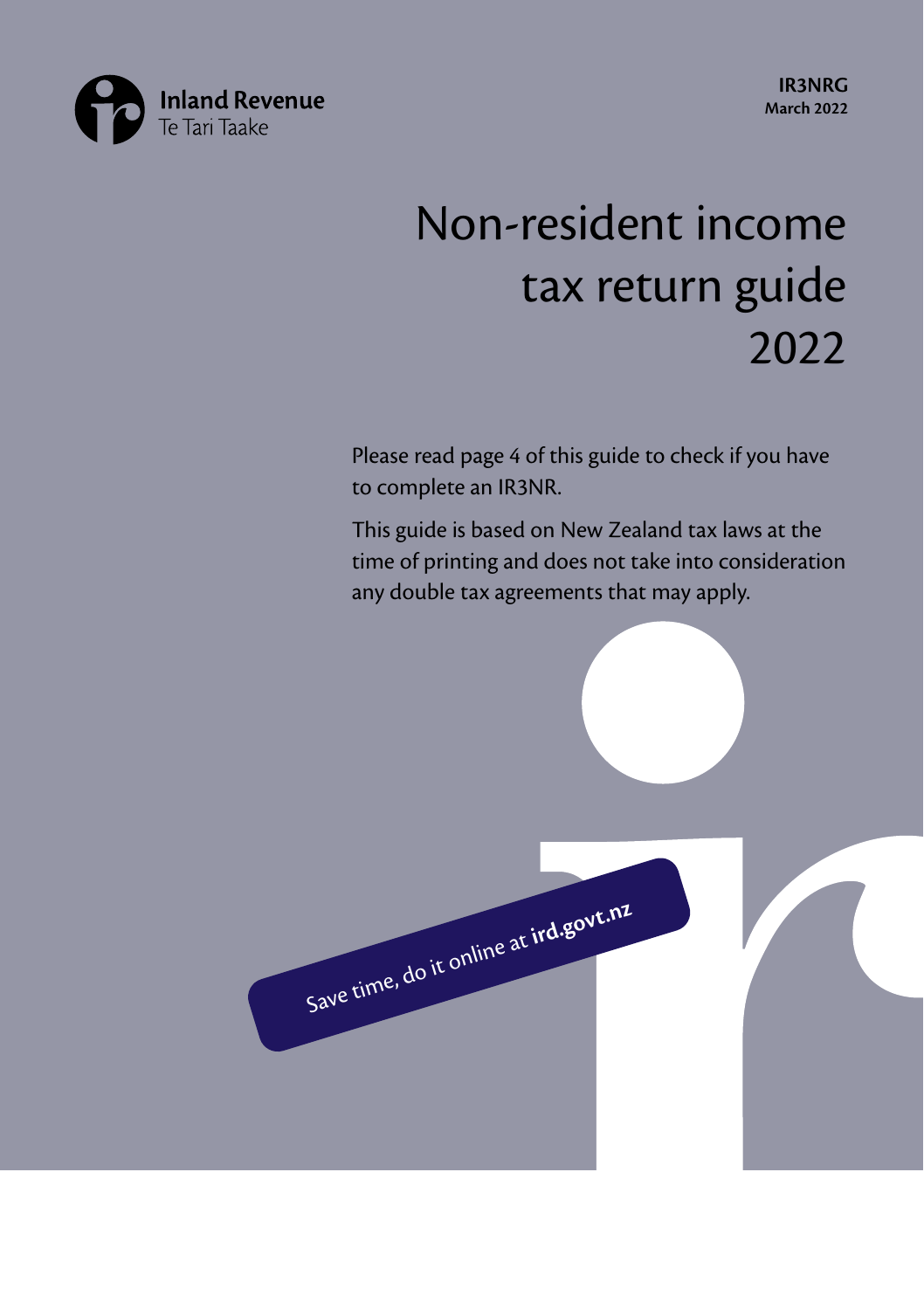# **Contents**

|                        |                                                                                   | Page |
|------------------------|-----------------------------------------------------------------------------------|------|
| Non-residents          |                                                                                   | 4    |
|                        | Who has to send in an IR3NR income tax return?                                    | 4    |
|                        | Part-year non-residents                                                           | 4    |
|                        | Your return is due to us by 7 July 2022                                           | 4    |
| Income year            |                                                                                   | 4    |
|                        | How are non-residents taxed?                                                      | 5    |
| Questions              |                                                                                   |      |
|                        | Q1 to 6 Personal information                                                      | 5    |
| Q7                     | Bank account number                                                               | 5    |
| Q8                     | New Zealand Superannuation (NZ Super)                                             | 5    |
|                        | Non-resident passive income (including Non-resident financial arrangement income) | 6    |
|                        | <b>NRWT</b>                                                                       | 6    |
| Q9                     | New Zealand interest                                                              | 7    |
| Q10                    | New Zealand dividends                                                             | 9    |
| Q11                    | New Zealand royalties                                                             | 10   |
| Other income           |                                                                                   | 11   |
| Q13                    | New Zealand income with tax deducted                                              | 11   |
| Q <sub>14</sub>        | Māori authority distributions                                                     | 12   |
| Q <sub>15</sub>        | New Zealand partnership income                                                    | 12   |
| Q <sub>16</sub>        | New Zealand estate or trust income                                                | 13   |
| Q <sub>17</sub>        | Look-through company (LTC) income                                                 | 14   |
| Q <sub>19</sub>        | Income and expenditure from residential property                                  | 14   |
| Q20                    | Interest incurred from residential property                                       | 19   |
| Q <sub>21</sub>        | Income from other rental activities                                               | 21   |
| Q22                    | New Zealand self-employed income                                                  | 22   |
| Q <sub>2</sub> 3       | Income from taxable sale/disposals of property                                    | 23   |
| Q <sub>2</sub> 3A      | Residential land withholding tax (RLWT) credit                                    | 23   |
| Q24                    | Government subsidy                                                                | 24   |
| Q <sub>25</sub>        | Other New Zealand income                                                          | 24   |
| Q27                    | Other expenses                                                                    | 25   |
| Q29                    | Net losses brought forward                                                        | 25   |
| <b>Tax calculation</b> |                                                                                   | 27   |
| Q <sub>32</sub>        | Tax calculation                                                                   | 27   |
|                        | Refunds and/or transfers                                                          | 29   |
| Q33                    | Getting a refund?                                                                 | 29   |
|                        | <b>Transfers</b>                                                                  | 29   |
|                        | Are you entitled to an early payment discount?                                    | 30   |
|                        |                                                                                   |      |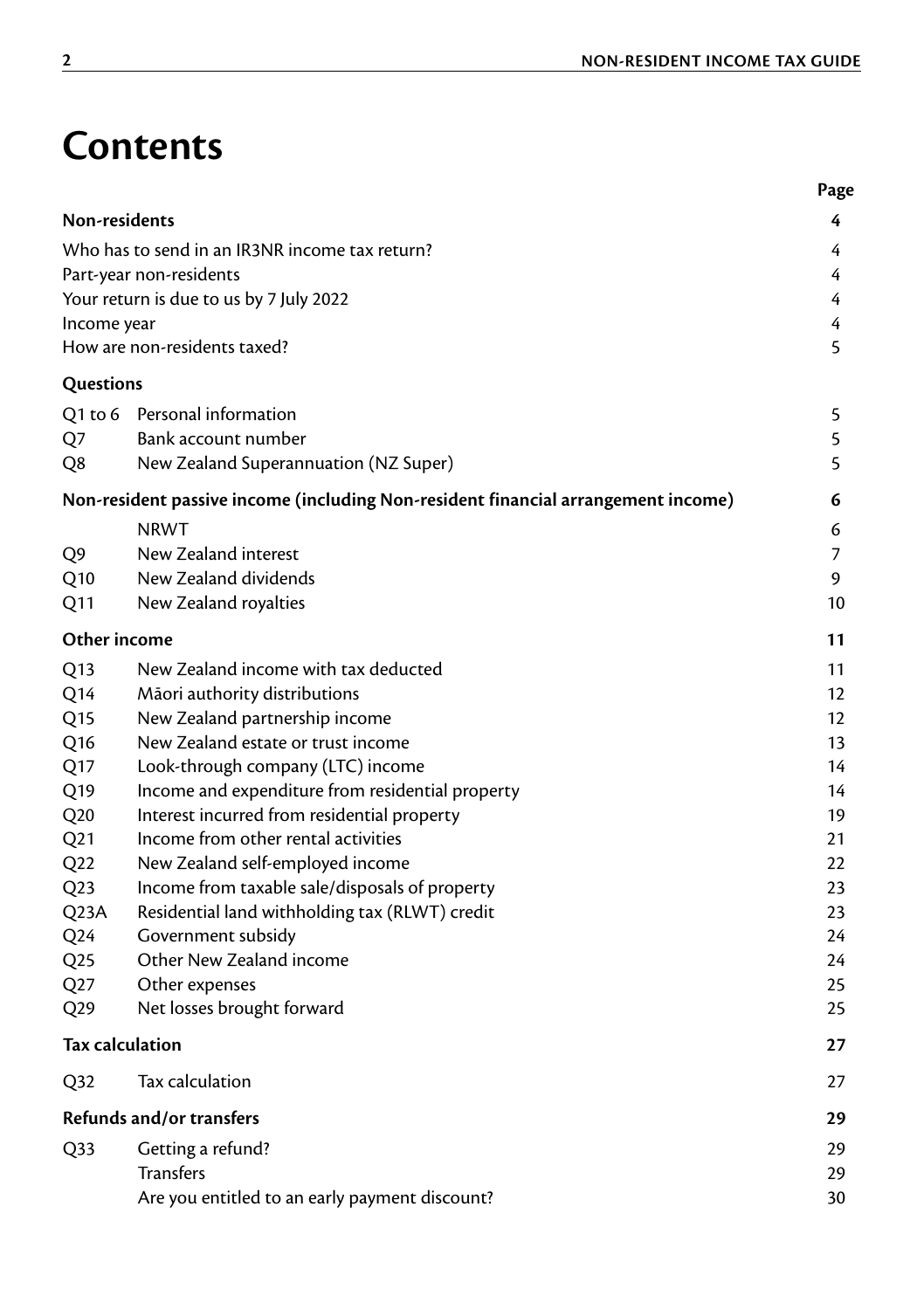|                 | <b>Provisional tax</b>                    | 32 |
|-----------------|-------------------------------------------|----|
| Q <sub>34</sub> | Provisional tax                           | 32 |
|                 | Initial provisional tax liability         | 32 |
|                 | Standard provisional tax payment dates    | 33 |
|                 | Non-standard balance dates                | 33 |
|                 | Payment options                           | 33 |
| Q <sub>35</sub> | Is your return for a part-year?           | 34 |
| Q <sub>37</sub> | Notice of assessment and declaration      | 36 |
|                 | Paying your tax                           | 36 |
|                 | Late payment                              | 36 |
|                 | Your record of payment                    | 37 |
|                 | Services you may need                     | 38 |
|                 | Need to speak to us?                      | 38 |
|                 | Self-service numbers                      | 38 |
|                 | Nominating someone to act on your behalf  | 38 |
| Privacy         |                                           | 38 |
|                 | If you have a complaint about our service | 39 |
| ird.govt.nz     |                                           | 39 |
|                 | How to get our forms and guides           | 39 |
|                 |                                           |    |

### **Use this guide with your return**

If you need help filling in your return, please contact us. You can do this by:

- sending us a message in myIR
- calling us on 64 951 2020, or
- the postal address below:
	- Inland Revenue PO Box 39010 Wellington Mail Centre Lower Hutt 5045 New Zealand.

You can complete your return online at **[ird.govt.nz](http://ird.govt.nz)**

If you lose your return, you can download a copy from our website. Please do not use anyone else's preprinted copy.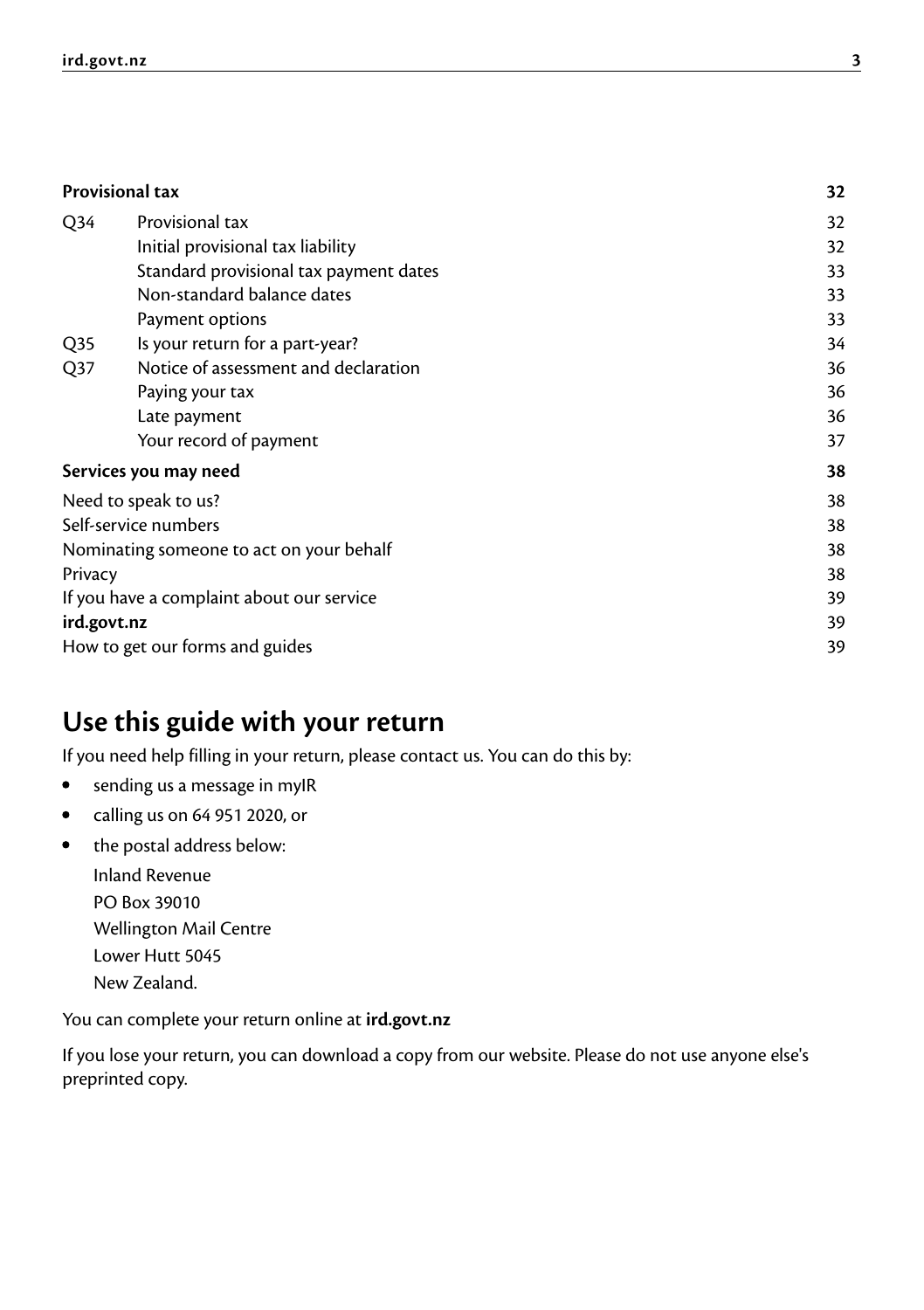# <span id="page-3-0"></span>**Non-residents**

We've sent you an IR3NR return or message to complete your return in myIR because our records show you as a non-resident for tax purposes.

This generally means you have not been personally present in New Zealand but have earned income from New Zealand sources.

If you're not sure about your residency status see our guide **New Zealand tax residence - IR292**.

## **Who has to send in an IR3NR income tax return?**

You must complete and send in an IR3NR if you were a **non-resident for the full year** but received income from New Zealand. For example:

- interest, dividends, taxable Māori authority distributions or royalties\*
- rents
- earnings from self-employment
- directors' fees for services performed in New Zealand
- income from an estate, trust or partnership, or
- superannuation for past services in New Zealand (this may be exempt if a double tax agreement applies).

\* You probably **will not** have to complete a return if your only income is from interest, dividends, or royalties, and NRWT was deducted at the correct rate - see page 6.

### **Part-year non-residents**

If you were a non-resident for part of the year between 1 April 2021 and 31 March 2022, **you have to complete an IR3** and make a list showing your income earned as a resident and as a non-resident. Attach this list to your **IR3 return**.

If you need an IR3 return and/or do not need to complete an IR3NR please contact us - see page 3.

## **Your return is due to us by 7 July 2022**

If you have to complete a return and you do not send us one, we'll charge a late filing penalty - unless you get an extension of time.

### **Income year**

The information in this guide is based on the tax year 1 April 2021 to 31 March 2022. If your income year is different you can still use the guide, but work out your income and expenses for your income year. If you need more information, contact us - see page 3.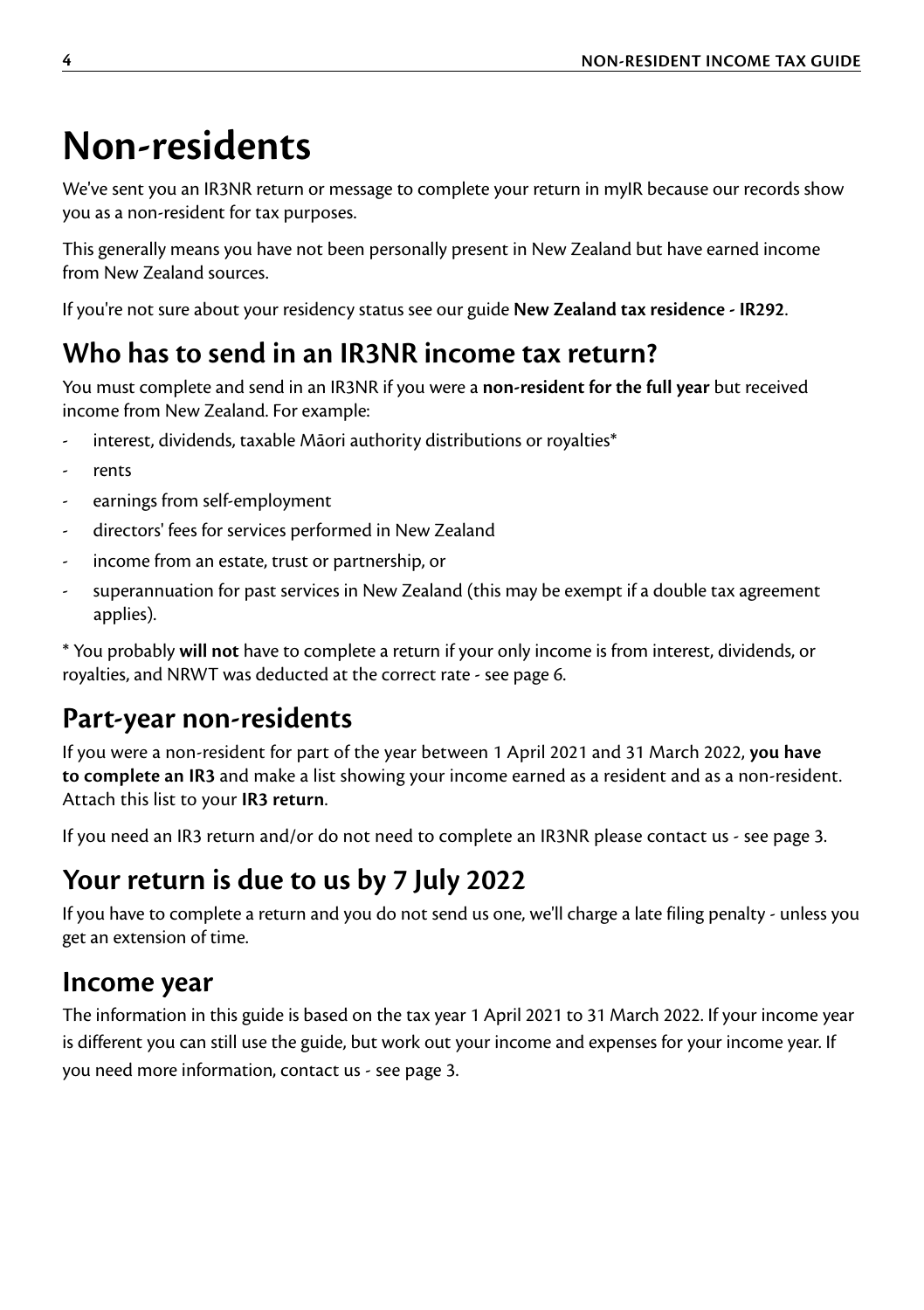### <span id="page-4-0"></span>**How are non-residents taxed?**

In an individual's annual assessment, NRWT is assessed on income from interest, dividends and royalties see pages 6 to 10. All other income is added up and tax is calculated at the current tax rates.

The 2 amounts of tax are added together. Credit is then allowed for any tax deducted by the payer of the income, for example NRWT, PAYE, RWT on dividends, Māori authority credits, schedular payment credits and tax paid by trustees.

## **Questions 1 to 6 Personal information**

This information helps us to contact you. Please make sure we have your details correct. If you've changed your name or address, let us know so we can update our records. You can also update your personal information in your myIR account.

### **Postal address**

If you use your tax preparers postal address leave this address panel blank, even if your postal address has changed. Your tax preparer will let us know if they change their address.

If your address is a New Zealand PO Box number, please show your box lobby if you have one. If you're unsure of your box lobby number please contact New Zealand Post.

### **Date of birth**

We ask for this so we do not mix up people with the same name.

## **Question 7 Bank account number**

The fastest and safest way to get any refund is to have it direct credited to your New Zealand bank account. If your bank account number is not preprinted on the return form, write it in Box 7.

If your suffix has only 2 digits, enter them in the first two boxes.

## **Question 8 New Zealand Superannuation (NZ Super)**

If you received standard NZ Super during the year, you must include it in your return. Work and Income deducts tax from payments to you. Copy the details from your Summary of Income (SOI) to Question 13 of your return. For more information about the SOI - see page 11.

NZ Super paid to you as a resident of another country is known as "portable New Zealand Superannuation". Work and Income does not deduct tax from payments of portable superannuation when it's paid to you, and you do not have to include it in your return.

For information about pensions, see page 11.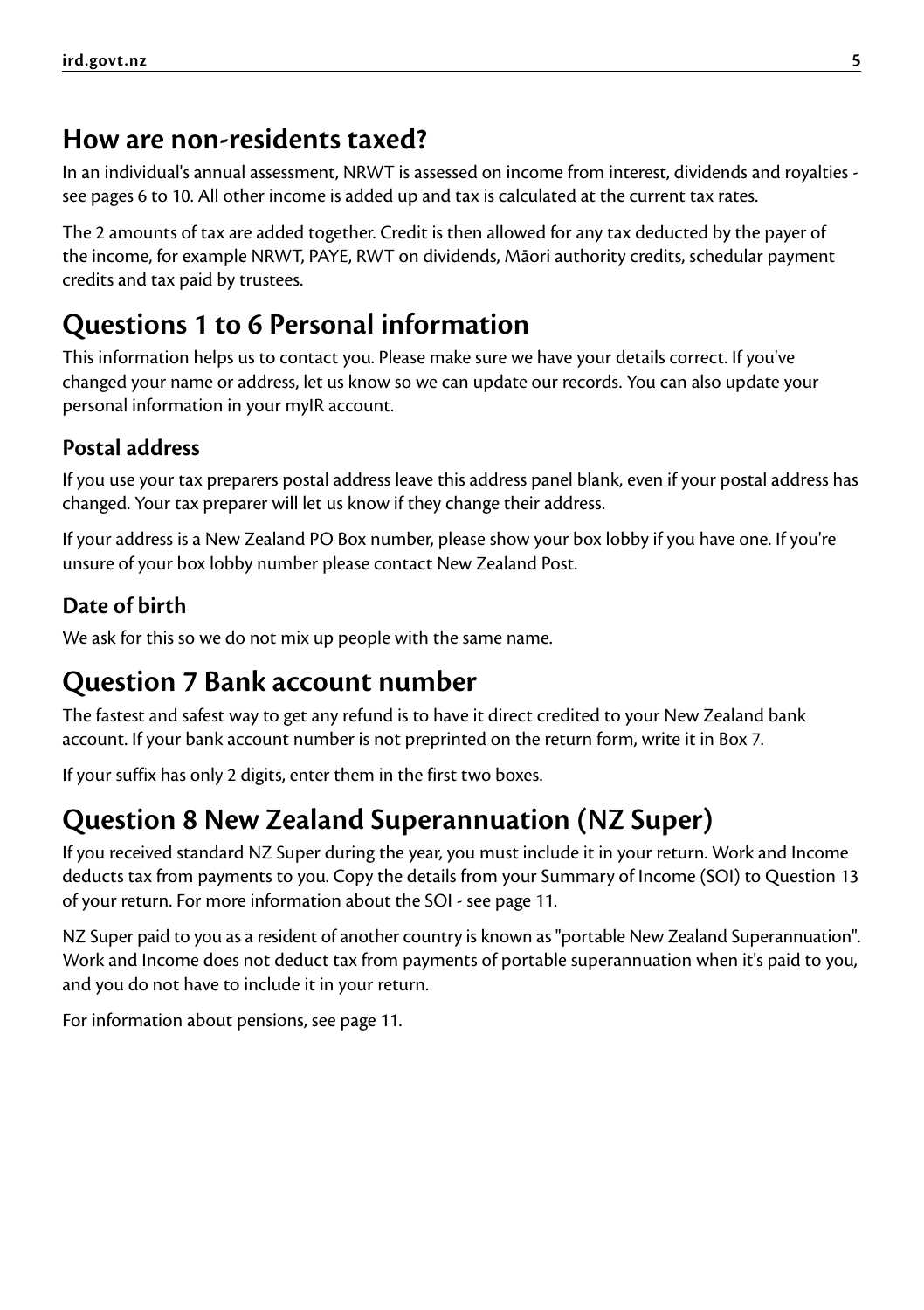# <span id="page-5-0"></span>**Non-resident passive income**

### **NRWT**

NRWT is deducted from a non-resident's New Zealand income. The types of income (non-resident passive income) and the maximum rates of NRWT are:

- dividends 30%
- interest 15%
- royalties 15%.

Expenses **cannot** be claimed against non-resident passive income.

Non-resident passive income has been extended to include non - resident financial arrangement income (NRFAI). NRFAI applies in certain circumstances where there is a financial arrangement between related parties.

More information is available on our website **[ird.govt.nz](http://ird.govt.nz)** in **Tax Information Bulletin (TIB) Vol 29 No 5**.

#### *Note*

If you're a non-resident and have a "fixed establishment" in New Zealand, interest is not liable for NRWT but you have to include it in your return. A fixed establishment is a fixed place where a non-resident has a business, such as a shop, farm or factory. It does not include property that produces rental income only.

New Zealand has double tax agreements (DTAs) with a number of countries. These agreements may allow for different rates, you can check the rates on our website **[ird.govt.nz/nrwt](http://ird.govt.nz/nrwt)**

If you need more information you can check NRWT on our website or contact us.

Use the "other countries" rates if:

- the country you live in is not on the list
- you do not know your country of residence, or
- you have no country of residence.

You do not need to send in a return if:

- your only New Zealand income was from interest, dividends or royalties
- NRWT has been deducted at the correct rate, or
- if your interest income has been zero-rated under the approved issuer levy (AIL) rules. See page 8 for details.

If you are not sending in a return, please write to us, see page 3 so we can record that:

- NRWT/AIL has been deducted correctly
- you're no longer a non-resident, or
- you no longer receive any New Zealand-sourced income.

This will save us from contacting you later. Remember to write your name and IRD number on the letter.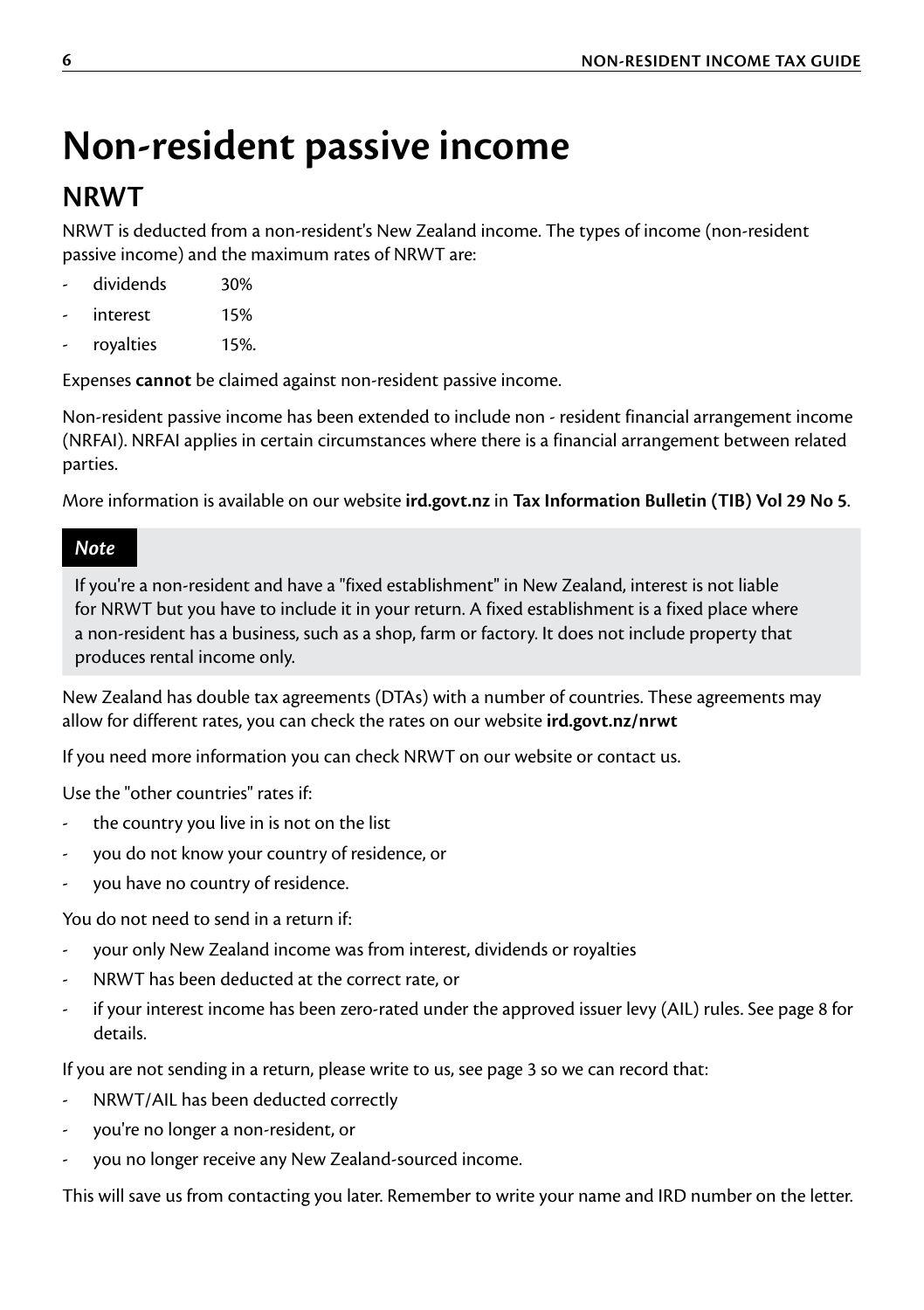### <span id="page-6-0"></span>**Question 9 New Zealand interest**

Did you receive any New Zealand interest between 1 April 2021 and 31 March 2022:

- in cash or by cheque
- credited or added to your account
- compounded and added to your investment, or
- earned by a partnership, estate or trust, or from Inland Revenue.

You must show all New Zealand interest you receive. Include interest from banks, building and investment societies, credit unions, other securities and any loans you've made. Also include interest from Inland Revenue.

#### **Do not include any interest that has:**

- had NRWT deducted at the correct rate, or
- been zero-rated under the approved issuer levy rules (AIL). See page 8 for details.

#### **Interest on broken term deposits**

If you've broken a term deposit during the year, you may have negative interest to account for. This is interest you've repaid on the term deposit. It may reduce the amount of interest you need to declare on your return.

If you broke the term deposit in full, or it was business-related, deduct the negative interest from the gross interest amount on your **New Zealand NRWT withholding certificate - IR67**. Deduct the allowable negative interest component using the worksheet below before entering the gross amount at Question 9B.

| Worksheet: Interest on broken term deposits                                                                                     |                         |  |
|---------------------------------------------------------------------------------------------------------------------------------|-------------------------|--|
| Copy your gross interest from your NRWT withholding<br>certificate to Box 1.                                                    | $\left  \right $<br>-\$ |  |
| Print any negative interest you've paid in Box 2.                                                                               | $2 \nvert$<br>- \$      |  |
| Subtract Box 2 from Box 1 and print the answer in Box 3.<br>Include this amount in the total shown at Box 9B on your<br>return. | $3 \triangleright$      |  |

#### **What to show in your return**

The interest payer will send you a statement or an **New Zealand NRWT withholding certificate - IR67**. It will show the gross interest paid and the amount of tax deducted.

From each interest statement or certificate, copy the name of the payer, add up the amounts of tax deducted and the gross interest and print the totals in the boxes at Question 9.

Do not send us your interest statements or certificates. Keep them in case we ask for them later.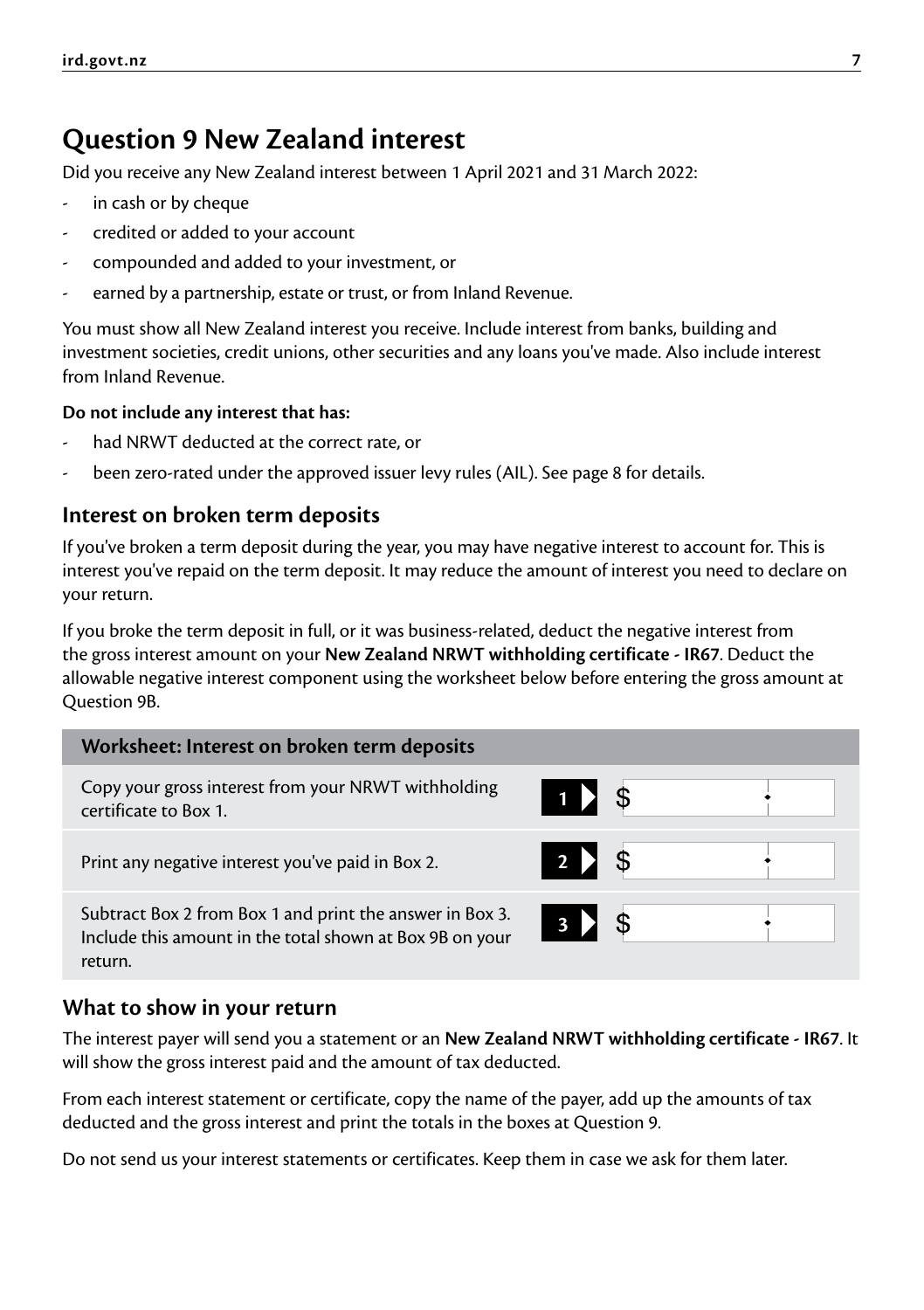#### **RWT**

If RWT was deducted from your interest, include it in the RWT column. Tell the organisation paying you interest you're a non-resident and the country you're resident in - the payer will then deduct NRWT at the rate for that country.

#### **NRWT payable on your interest**

Refer to **[ird.govt.nz/nrwt](http://ird.govt.nz/nrwt)** to find the NRWT rate on interest for your country of residence. Multiply that rate by the amount in Box 9B of your return and print your answer in Box 9C.

The credits attached to the gross interest will be offset against the NRWT payable.

#### **Approved issuer levy (AIL)**

From 1 August 1991 "approved issuers" (financial institutions) pay interest to non-residents free of NRWT. They have to pay a levy for the right to issue securities subject to a zero rate of NRWT.

The levy, known as approved issuer levy, is calculated at a rate of 2 cents for every dollar of interest paid for the security.

#### *Note*

Do not include in your return any interest zero-rated under the AIL rules.

#### **Interest of \$20 or less**

If the total interest you received for the year is \$20 or less, you may not receive a certificate or statement, but you still need to show the gross interest and NRWT. Get the details from your bank statements.

#### **More than three certificates**

There's space in the return for details from 3 interest statements or certificates. If you have more than 3, add up all the NRWT and gross interest amounts from all your certificates and print the totals in Boxes 9A and 9B.

#### **Interest on joint accounts**

If you hold a joint account, you must show your share of the interest in your return.

#### **Interest paid or charged by Inland Revenue**

If we paid you interest, include it at Box 9B for the income year you received the interest.

If you paid us interest, include it as a deduction in the income year the interest is paid.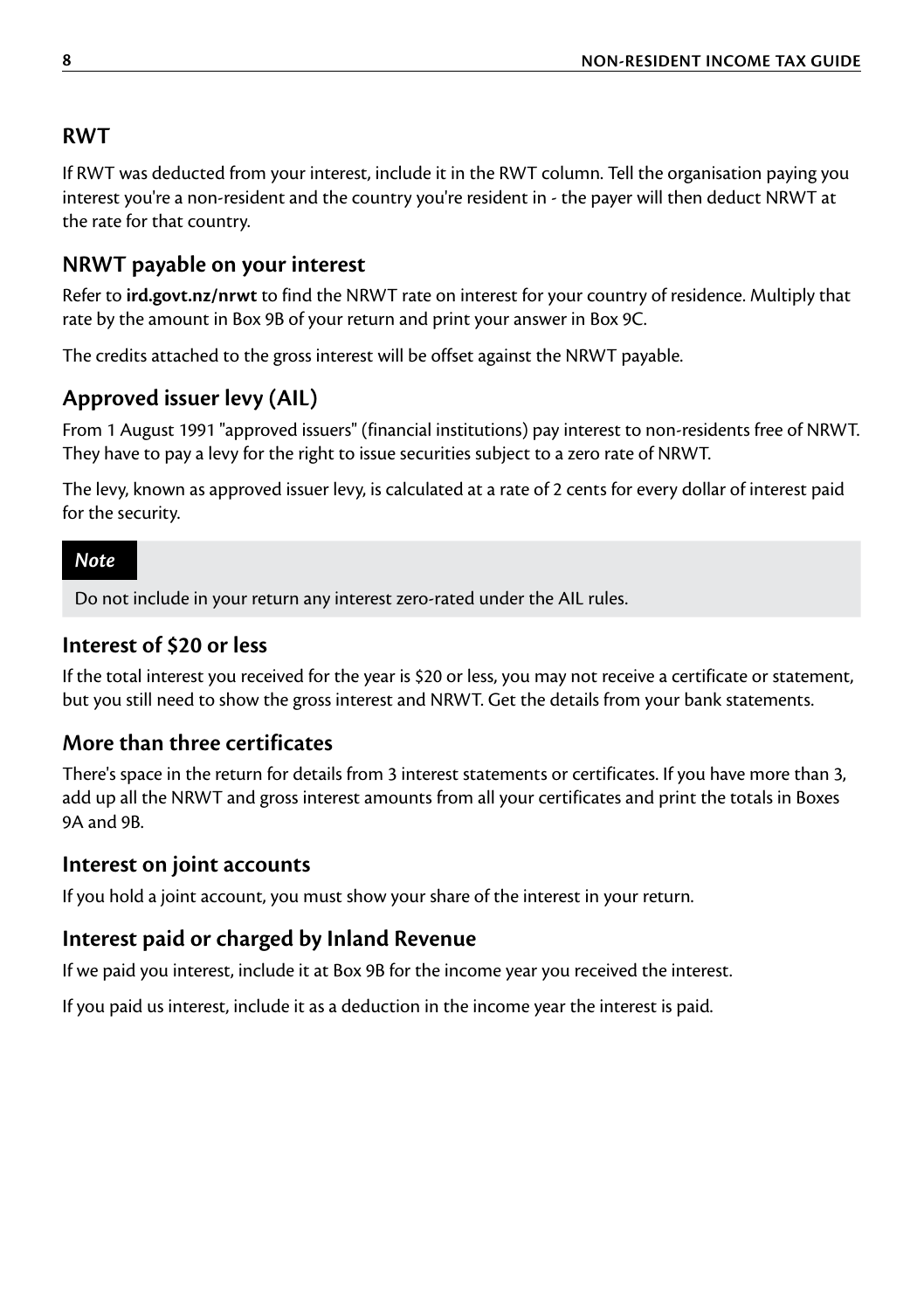## <span id="page-8-0"></span>**Question 10 New Zealand dividends**

Did you receive any New Zealand dividends between 1 April 2021 and 31 March 2022?

Show them at Question 10. Include dividends earned by a partnership or estate or distributed by a trust.

Do not include dividends received which are fully imputed and from a company in which you have a 10% (or greater) direct voting interest. The NRWT rate on these dividends is 0%.

Do not include any dividends that have had NRWT deducted at the correct rate.

#### *Note*

If you received fully imputed cash dividends the rate of NRWT is 15%.

### **Credits attached to dividends**

A New Zealand company may attach several types of credits to dividends.

- NRWT 30% or 15% of the dividend is deducted when it's paid to you.
- Imputation credits a portion of the tax paid by the company on its profits.

 You cannot claim imputation or franking credits from dividends paid to you while you're a nonresident but you can claim any excess imputation credits you received while you were resident in New Zealand because these can be offset against tax payable on "other income". If you have excess imputation credits to bring forward - see page 26.

- If the dividend does not have NRWT deducted, RWT would generally be deducted at 33%.

#### **What to show in your return**

From each dividend statement, show at Question 10:

- the name of the company
- the dividend credits (by adding up the NRWT and RWT), and
- the gross dividend (by adding up the dividend paid, NRWT and RWT).

Add up the amounts and print the totals in Boxes 10A and 10B.

Do not include any imputation or franking credits shown because they do not apply to you.

Do not send us your dividend statements, but keep them in case we ask for them later.

#### **RWT**

If your dividends have had RWT deducted, include this in Box 10A. Tell the payer you're a non-resident and the country you're resident in. The payer will then deduct NRWT at the rate for that country.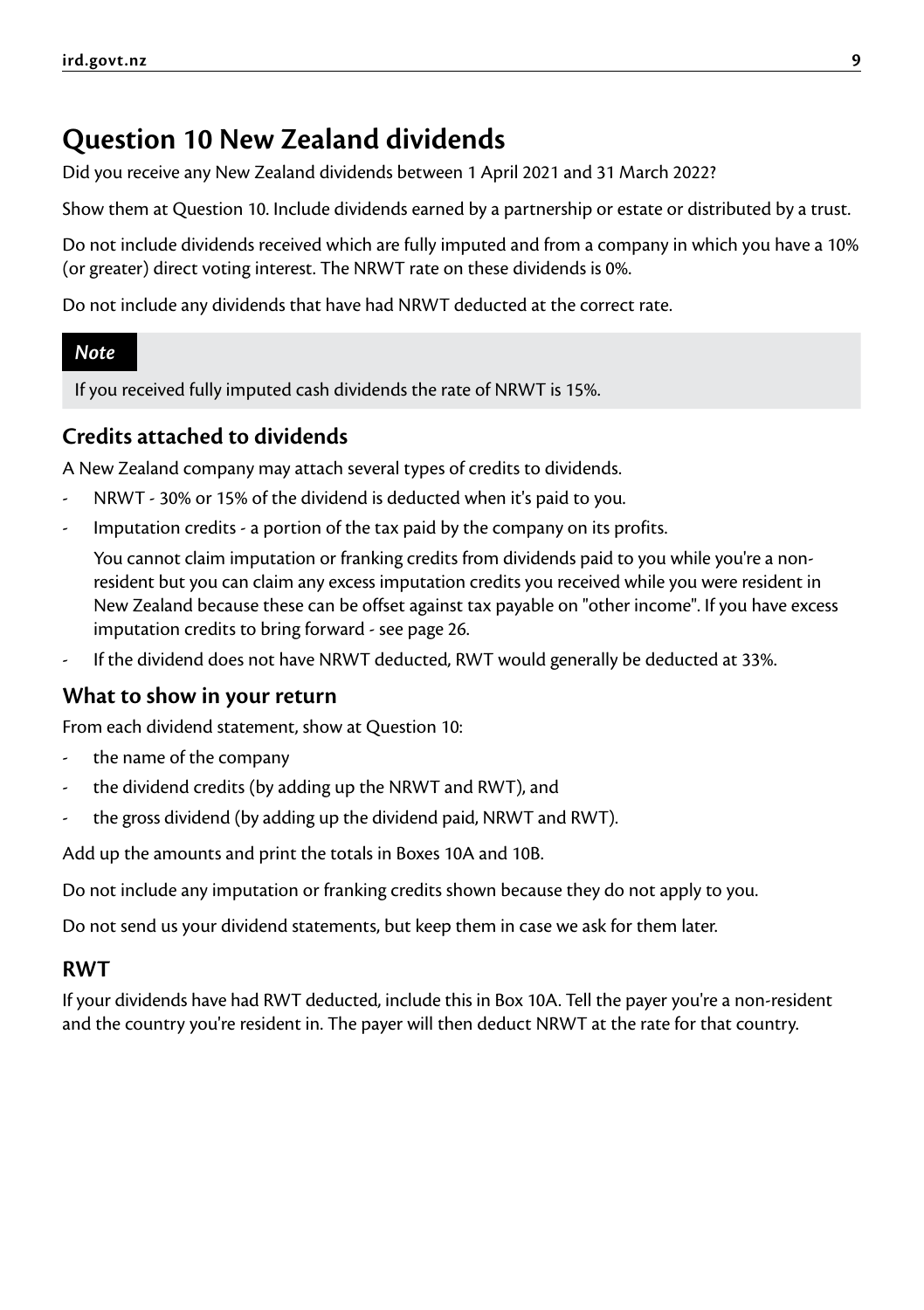### <span id="page-9-0"></span>**NRWT payable on your dividends**

Refer to our website at **[ird.govt.nz/nrwt](http://ird.govt.nz/nrwt)** to find the NRWT rate on dividends for your country of residence. Multiply that rate by the amount in Box 10B of your return and print your answer in Box 10C.

The credits attached to the gross dividends will be offset against the NRWT payable.

### **Shares instead of dividends**

If you received shares from a taxable bonus issue or a non-cash dividend, include them as income at Question 10. Write the amount as if you received dividends instead of shares.

### **More than three statements**

There's space on the return for details from 3 dividend statements. If you have more than 3 dividend statements, add up all dividend credits (NRWT and RWT) and gross dividends from all your statements and print the totals in Boxes 10A and 10B.

## **Question 11 New Zealand royalties**

Did you receive any New Zealand royalties between 1 April 2021 and 31 March 2022 that were paid, credited or otherwise dealt with on your behalf?

Show all royalties from New Zealand sources at Question 11, including royalties received by a partnership, estate or trust.

Do not include royalties that have had NRWT deducted at the correct rate.

### **What to show in your return**

From each royalty statement, copy the total amounts of tax deducted and the gross royalties to the boxes at Question 11.

Do not send us your royalty statements, but keep them in case we ask for them later.

### **NRWT payable on your royalties**

Refer to our website at **[ird.govt.nz/nrwt](http://ird.govt.nz/nrwt)** to find the NRWT rate on royalties for your country of residence. Multiply that rate by the amount in Box 11B of your return and print your answer in Box 11C.

The credits attached to the gross interest will be offset against the NRWT payable.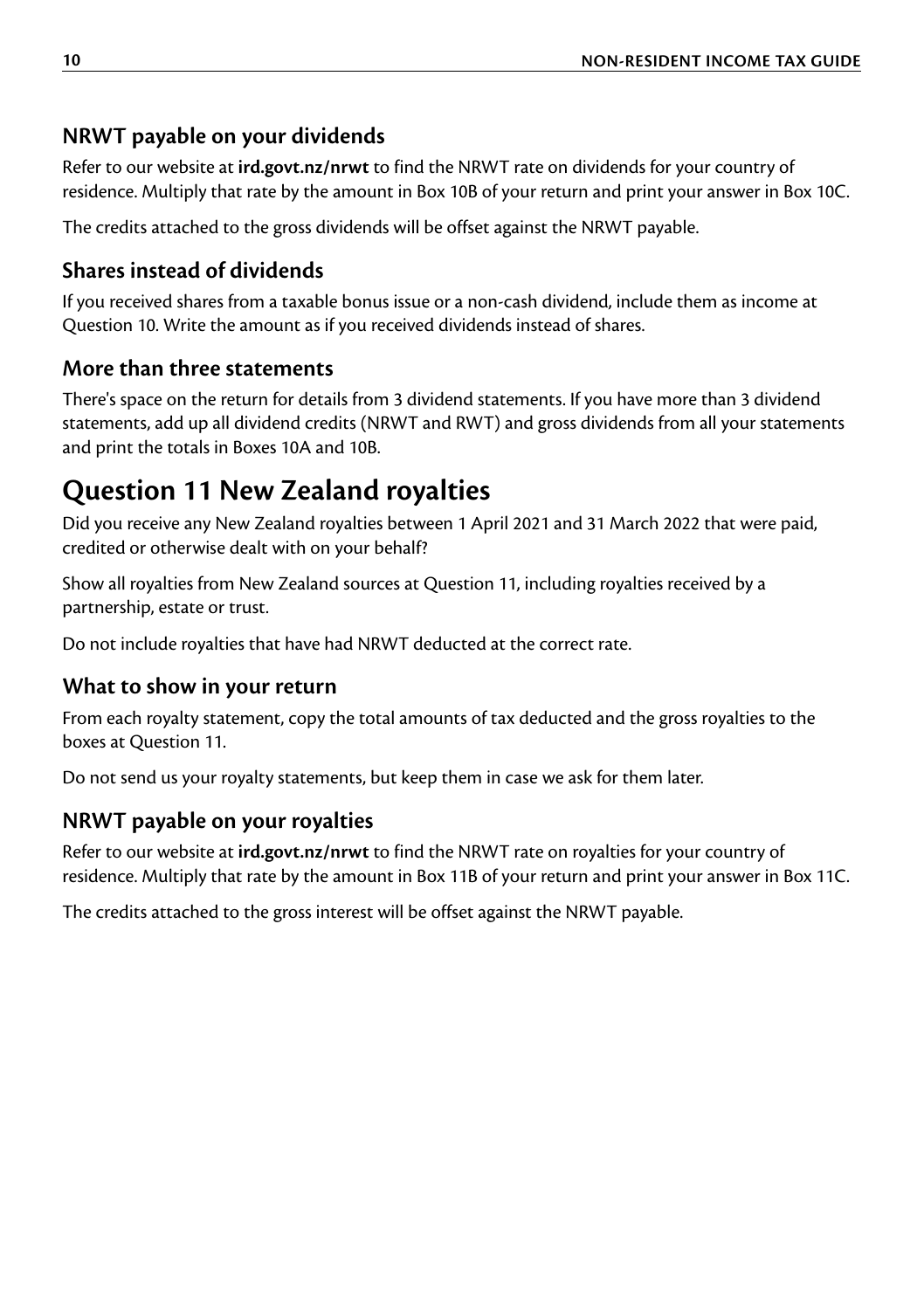# <span id="page-10-0"></span>**Other income**

### **Question 13 New Zealand income with tax deducted**

Did you receive any of these types of income from New Zealand sources between 1 April 2021 and 31 March 2022:

- salary or wages
- schedular payments
- accident compensation payments related to earnings
- standard NZ Super, or
- taxable pensions, annuities or superannuation.

#### **What to show in your return**

In late May 2022 we'll send you a **Summary of Income (SOI)** for the year 1 April 2021 to 31 March 2022. Use this to complete your return.

If you had income from salary, wages, benefits, taxable pensions or schedular payments, add totals 11E and 12A from your SOI and print the total in Box 13A. Add totals 11B and 12C and print the total in Box 13B.

If you have extinguished tax credits for payroll donations, the PAYE deducted figure on your SOI has been adjusted to show this.

You do not need to attach your SOI to the return unless you're making changes to it.

#### **Pensions**

Do not include these pensions or annuities in your return:

- non-taxable pensions or annuities from superannuation schemes registered with the Financial Markets Authority (for example government superannuation) or life insurance funds - the tax on these is already paid by the fund
- completely tax-free pensions, such as war pensions or a portable veteran's pension, or
- portable NZ Super.

#### *Note*

Portable NZ Super or portable veteran's pension paid while residing overseas are tax exempt and will not need to be included on your return.

#### **Schedular payments**

If you received any schedular payments, read the notes on page 24 to see if you can claim expenses.

If you're registered for GST, your gross schedular payment may include GST. Enter the GST-exclusive amount at Question 13B.

If your employer received and passed on the wage subsidy as part of your schedular payments with tax deducted at source no further action is required for this wage subsidy receipt.

If your employer received the wage subsidy and passed this on to you without tax deducted at source you will need to include the amount in the government subsidies box at Question 24.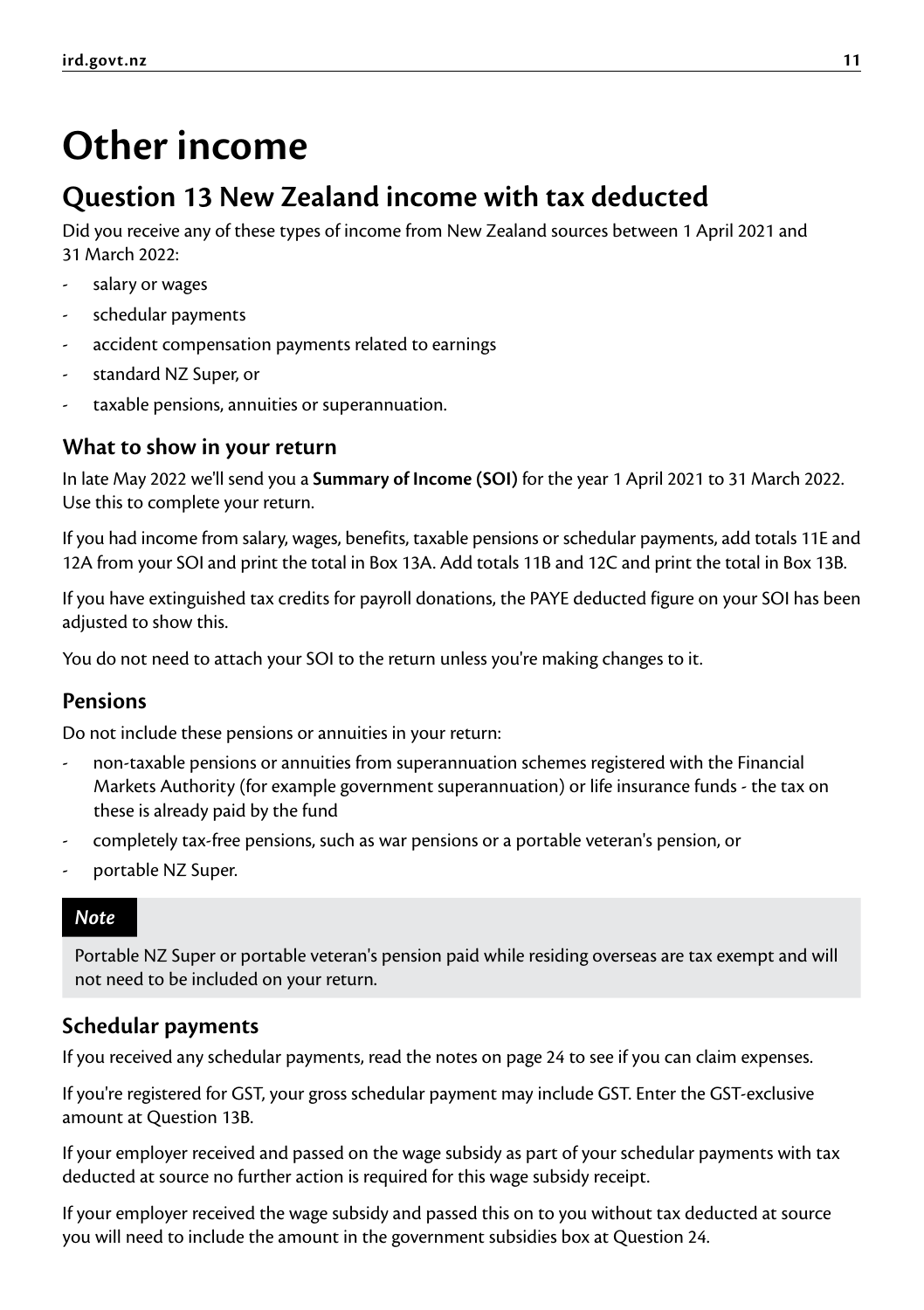## <span id="page-11-0"></span>**Question 14 Māori authority distributions**

Māori authorities can make various types of distributions.

Complete Question 14 if you received any taxable Māori authority distributions between 1 April 2021 and 31 March 2022. The Māori authority that paid you the distributions sends you a statement.

### **Credits attached to distributions**

The Māori authority may attach a credit to the distribution it makes to members. This credit will be classified as a Māori authority credit and is part of the tax already paid on the profits, so the distributions are not taxed twice.

### **What to show in your return**

Your Māori authority distribution statement shows:

- the amount of the distribution made to you, including what portions are taxable and non-taxable, and
- the amount of Māori authority credit.

These amounts, not including any non-taxable distributions, will need to be transferred to the relevant boxes at Question 14.

#### *Example*

A Māori authority makes a pre-tax profit of \$10,000. It pays tax on this profit of \$1,750 (Māori authority tax rate of 17.5%) and distributes the entire profit to its 10 members. So, each member will receive \$825 as a cash distribution and \$175 of Māori authority credits.

Each member of the authority who has to complete an IR3NR return would show the following information at Question 14:

Box 14B - \$1,000 (made up of \$825 + \$175) Box 14A - \$175

### **Non-taxable distributions**

Any other distributions received from a Māori authority, which are not taxable in the hands of a Māori authority member, do not need to be included in the IR3NR return. These amounts are classed as non-taxable distributions and cannot have credits attached.

For more information see our guide **Māori authorities - IR487**.

## **Question 15 New Zealand partnership income**

If you received any partnership income between 1 April 2021 and 31 March 2022, show it at Question 15.

### **What to show in your return**

Print your share of the partnership's tax credits in Box 15A. Print your share of the partnership's income in Box 15B.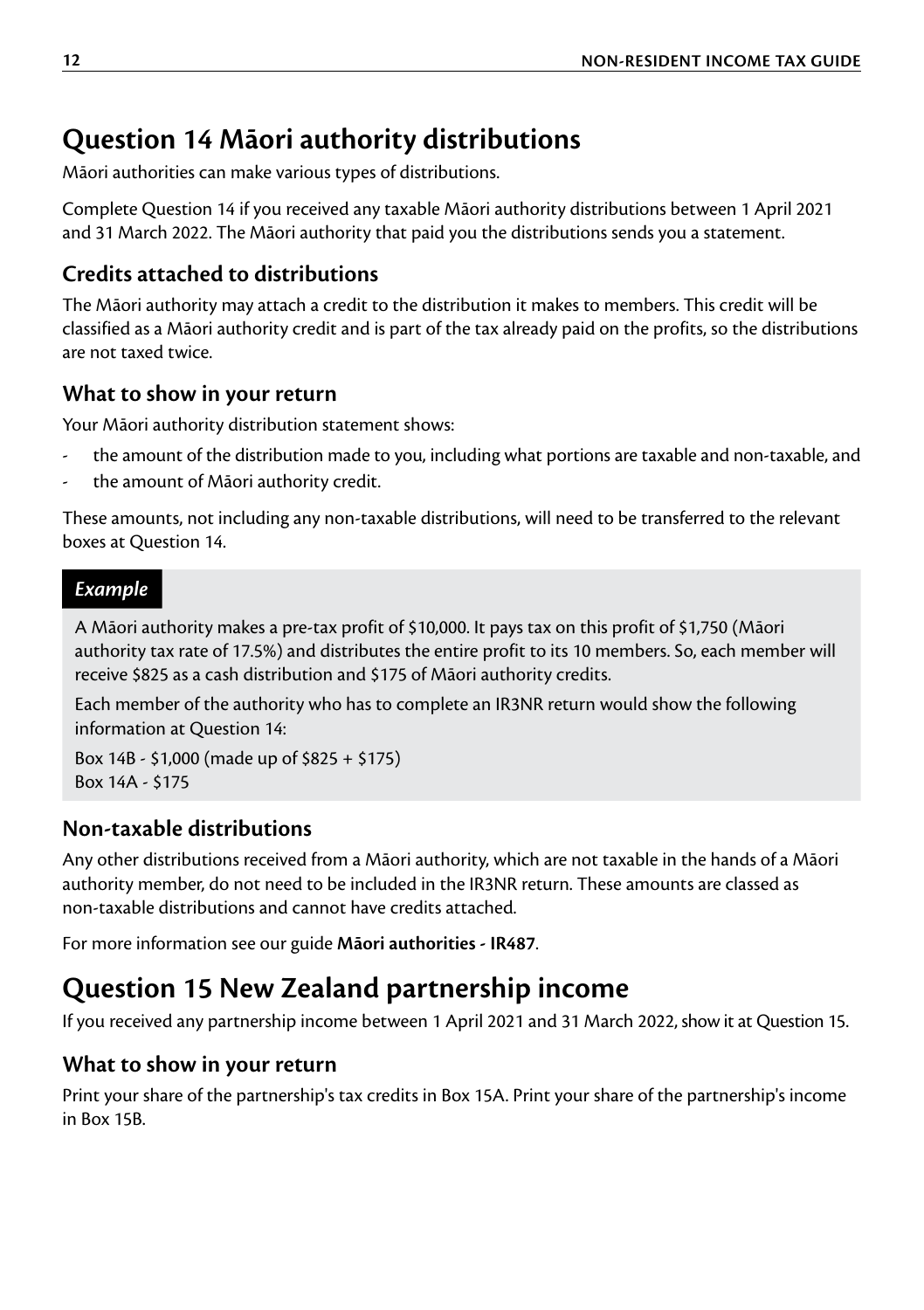<span id="page-12-0"></span>If your partnership income includes:

- interest and any tax credits, show this at Question 9
- dividends and any credits, show this at Question 10
- royalties and any tax credits, show this at Question 11,
- residential rental income show this at Question 19
- other rental income show this at Question 21, or
- government subsidies show this at Question 24.

#### **Expenses**

You may be able to claim expenses against your share of the partnership income not claimed in the **Partnership's income tax return - IR7**, for example interest on capital borrowed to purchase a share in a partnership. Claim these expenses at Question 26.

#### **Losses from limited partnerships**

If you're claiming a loss from a limited partnership and you need help working out the amount you can claim, please go to **[ird.govt.nz/partnerships](http://ird.govt.nz/partnerships)**

### **Question 16 New Zealand estate or trust income**

If you received estate or trust income between 1 April 2021 and 31 March 2022, show it at Question 16.

There are 3 types of estates or trusts:

- complying
- foreign
- non-complying.

Only include the trust's distributions to you as beneficiary income. Do not include any other sort of distribution.

For more information see our guide **Trusts' and estates' income tax rules - IR288**.

#### **What to show in your return**

Print your share of the tax paid by the trustees in Box 16A and the estate and trust income in Box 16B.

If your estate or trust income includes:

- interest and any RWT, show it at Ouestion 9
- dividends and any credits, show it at Question 10
- royalties and any tax credits, show it at Question 11.

If you received a wage subsidy payment from the Trust which did not have tax deducted at source you will need to include the amount in the government subsidies box at Question 24.

#### *Note*

There's a special rule for non-resident beneficiaries who become residents again. It applies if you became resident in New Zealand within 5 years of leaving, and you received beneficiary income or taxable distributions from a non-complying or foreign trust while not resident. That income is assessable on the day you became a New Zealand resident again. Contact us (see page 3) if this situation applies to you.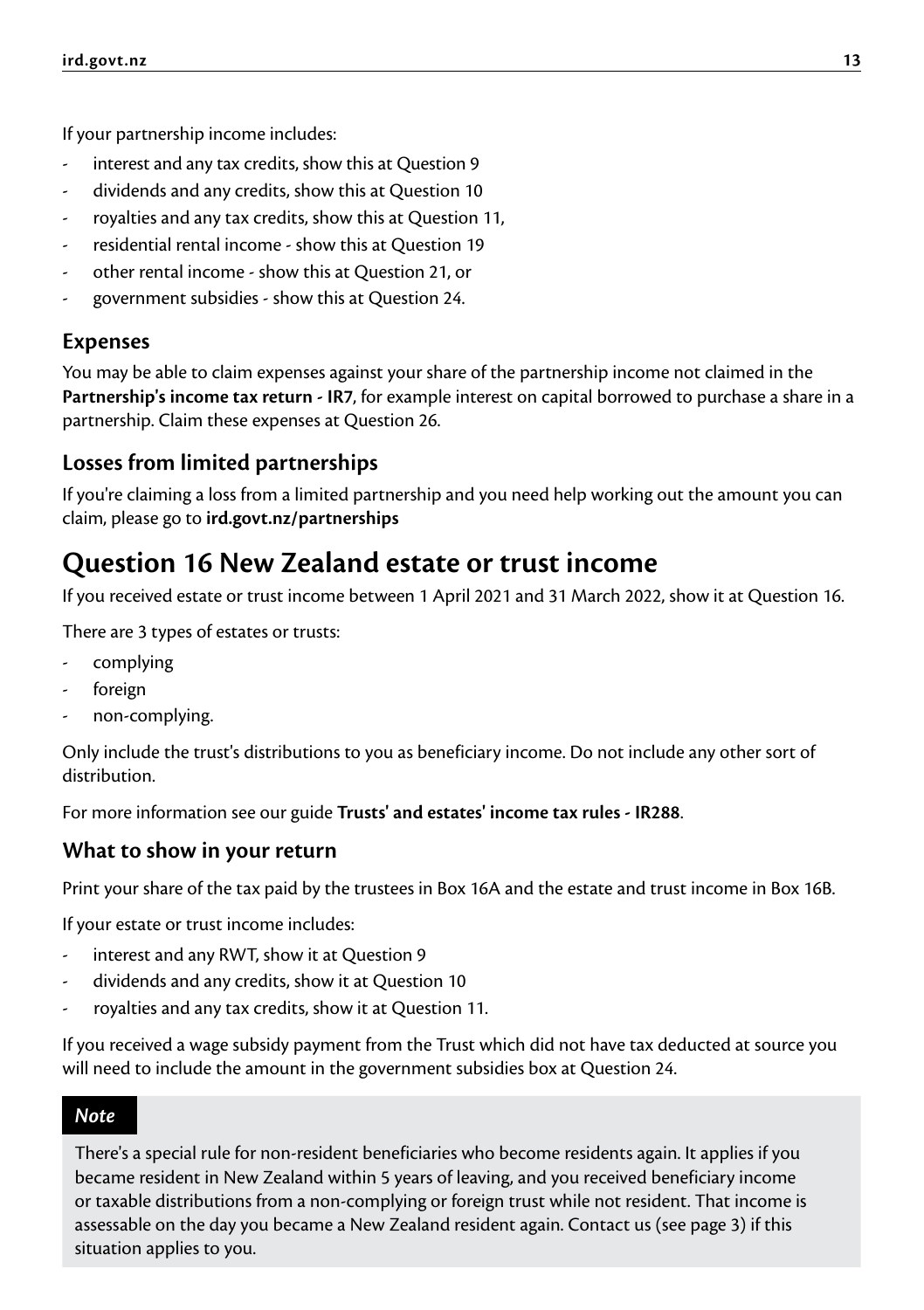## <span id="page-13-0"></span>**Question 17 Look-through company (LTC) income**

If you received any tax credits and/or income from an LTC write the details at Question 17.

#### *Note*

The LTC will normally supply information about non-allowable deductions and any other information required to complete your return.

Deductions (expenses) against LTC income may be limited if the owner (shareholder) does not have sufficient owner's basis (equity) in the company. This will only apply if the LTC is in a partnership or joint venture which includes another LTC.

If you had any non-allowable deductions brought forward from last year, you may be able to claim some or all, of the brought forward amount this year. Print the amount claimable in Box 17D.

Do not include:

- interest and RWT include these at Question 9
- any imputation credits, dividend RWT and gross dividends include these at Question 10
- any overseas income
- residential rental income show this at Question 19
- other rental income show this at Ouestion 21
- government subsidies show this at Question 24.

#### **What to show on your return**

Add up all other tax credits received from the LTC and print the total in Box 17A. Add up all LTC income not already included elsewhere and print the amount in Box 17B. Add up all non-allowable deductions this year and print the amount in Box 17C. Add up all prior year non-allowable deductions claimed this year and print the amount in Box 17D.

If you have an amount in Box 17C, add this to Box 17B and put the total in Box 17E.

If you have an amount in Box 17D, subtract this from Box 17B and put the total in Box 17E.

If you do not have any amounts in Box 17C or Box 17D, copy the amount from Box 17B to 17E.

You can find more information about LTCs in our guide **Look-through companies - IR879**.

### **Question 19 Income and expenditure from residential property**

This question applies to non-residents who own New Zealand residential property that gives rise to net income from a bright-line sale, and property subject to the residential property deduction rules.

#### **Bright-line property rule for residential property**

The bright-line property rule needs to be considered when none of the other land sale rules at Question 23 apply to the disposal of the property.

This rule for residential property looks at the length of time a property is owned. If you sell or dispose of a residential property within a certain timeframe and no exclusion applies, then your profit on the sale will be taxable. This applies no matter what your reason was for buying the property or what kind of buyer you are.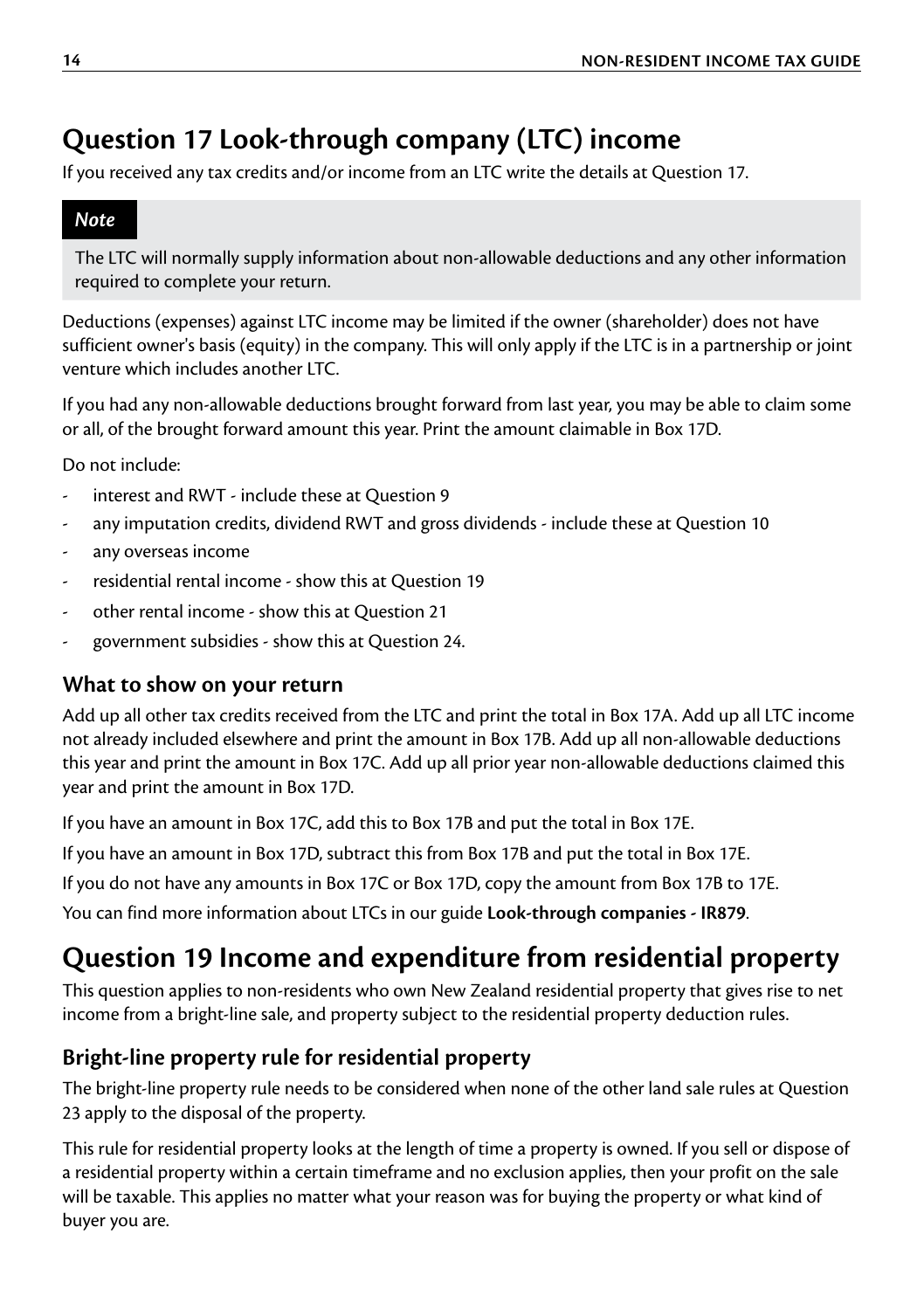The bright-line property rule applies if you sell or dispose of a residential property you have owned for less than:

- 5 years for properties acquired between 29 March 2018 and 26 March 2021.
- 5 years for properties acquired as a result of an offer made on or before 23 March 2021 and that offer was not able to be revoked or withdrawn before 27 March 2021.
- 5 years for properties acquired on or after 27 March 2021 that qualify as a 'new build'.
- 10 years for all other properties acquired on or after 27 March 2021.

For tax purposes, a property is generally acquired on the date a binding sale and purchase agreement is entered into (even if some standard conditions like getting finance or a building report still need to be met). This date will determine which bright-line period (5 or 10 years) applies for your property. For more information on when a property is acquired, see our Question we've been asked **(QB) 17/02: Date of acquisition of land, and start date for 2-year bright-line test** at **[taxtechnical.ird.govt.nz](http://taxtechnical.ird.govt.nz)**

There are other dates that are relevant for figuring out whether your property sale is taxable under the bright-line property rule. Generally, your bright-line period starts when the legal title is transferred to you and ends when you enter into a binding sale and purchase agreement to sell the property. There are some different rules if you purchase "off the plan" in a new development, for example.

The bright-line property rule does not tax any profit made while the property was your main home. It also does not apply to a sale of inherited property, if you're the executor or administrator of a deceased estate, or if you transfer property to a partner or spouse under a relationship property agreement (however, for any subsequent sale the bright-line property rule will apply).

You can use the property tax decision tool on our website to work out if you need to pay tax on the sale of your property. For more information go to **[ird.govt.nz/brightline](http://ird.govt.nz/brightline)**

Income and losses for property subject to the bright-line property rule are treated differently in the tax return. After a taxable bright-line sale:

- if you have net income from the sale of the property (a profit), the net income is included in Box 19A. Unless the property is part of a portfolio, expenses from other properties cannot be offset against the net income from the disposal.
- if you have made a net loss when the property is sold, the loss must be carried forward to a later income year when it can be used to offset net income from the land sale provisions, including from future disposals subject to the bright-line rule. A bright-line loss is not recorded in the tax return. Please keep your own record of any bright-line losses you have made.

Complete a **Bright-line residential property sale information - IR833** form for each bright-line property sold or disposed of and include it with your return. The form explains how to calculate the resulting profit or loss.

Complete the form even if the details have been included in a **Financial statements summary - IR10** or set of accounts, unless the income will be included in your return as part of your business income as a property speculator, property dealer, developer or builder.

If you sell/dispose of a residential property and the sale is taxable under the bright-line property rule, the amount of the previously denied interest under the interest limitation rules is treated as if it were part of the cost of the property in the year of disposal. If this results in a net loss, the deduction for the net loss is limited under the current rule that applies to losses from the disposal of bright-line property. If the disposal is not taxable, the interest previously denied a deduction remains non-deductible.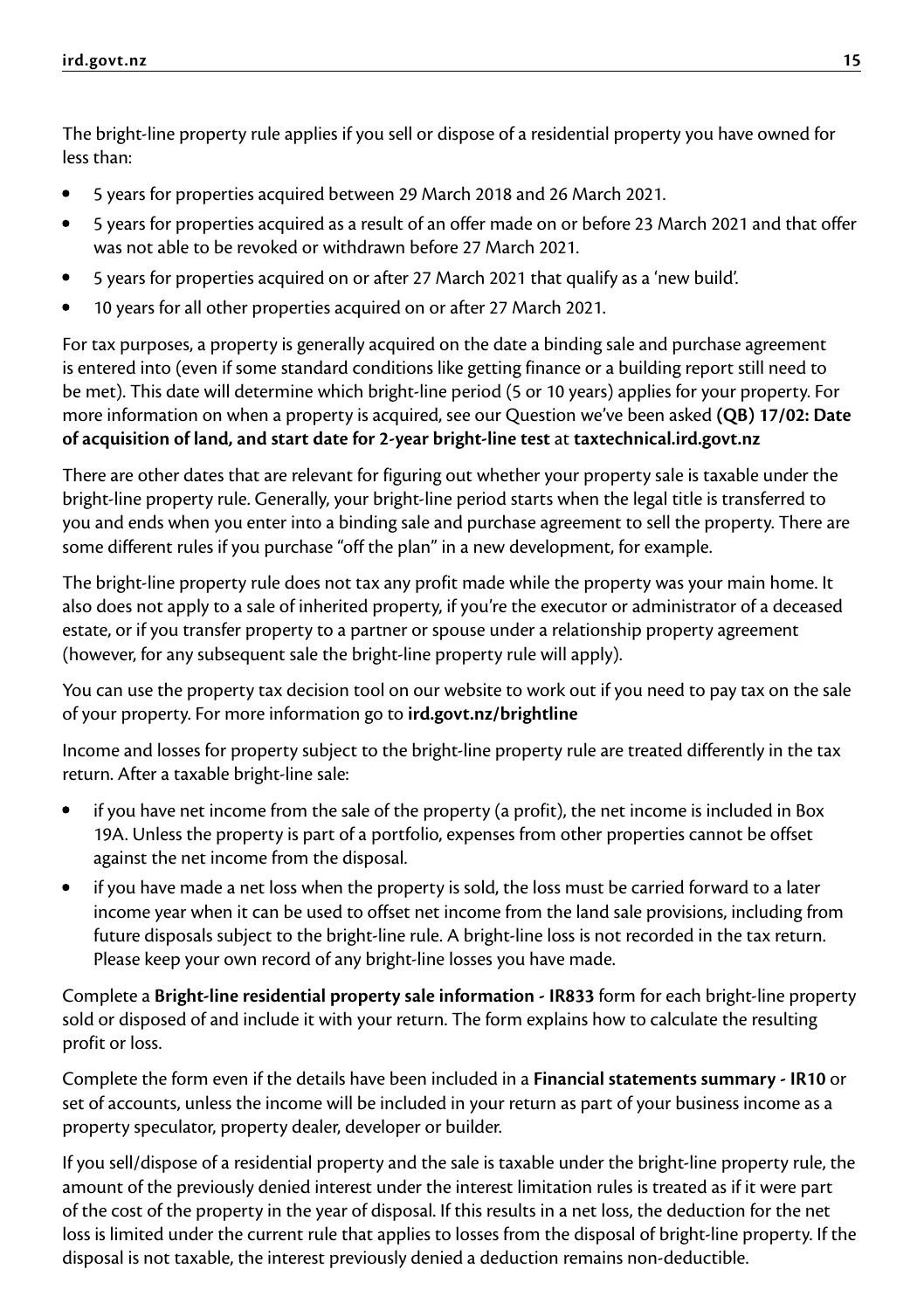For more information on the land sale rules, go to **[ird.govt.nz/buying-selling](http://ird.govt.nz/buying-selling)** or read our guide **Brightline property tax - IR1227**. You can find our forms and guides at **[ird.govt.nz/forms-guides](http://ird.govt.nz/forms-guides)**

#### **Residential property deduction rules**

Any rental income or loss and net income or loss from a taxable disposal is fully excluded from the new rules if the property is:

- the main home
- property subject to the mixed-use asset rules (for example, a holiday home rented out part-time and not used for at least 62 days in the income year, or 62 working days in the income year if it's usually only used on working days), and
- certain employee accommodation.

For these types of property the existing rules apply with the rental income or loss shown at Box 20 and net income or net loss from a taxable disposal shown in Box 22B.

Any rental net loss and net loss from a taxable disposal is partially excluded from the new rules if it is for:

- property that will always be taxed on sale, being revenue account property of a person in the business of building, developing or dealing in land, and
- other revenue account property the person has notified us they want the exclusion to apply to.

For these types of property any rental net loss is shown at Box 20 and taxable disposal net loss shown at Box 22B. Net rental income and net income from a taxable disposal plus any depreciation recovered is shown as residential income in Box 19A.

Refer to the **Rental income - IR264** guide for information on when the rules apply, how to calculate your income, the amount of deductions you can claim for this year, and the amount of any excess deductions that must be carried forward.

The residential property deduction rules also apply to any non-resident who has borrowed money to acquire an interest in certain entities with significant rental property holdings - a residential land-rich entity - and has interest expenditure on the borrowed money.

**Residential land-rich entity** - a close company, partnership or look-through company that holds more than 50% of its assets by value in residential land directly or indirectly. They come under the interposed entities rules as part of the residential property deduction rules.

For more information about the interposed entity rules, see page 60 of the **Tax Information Bulletin Vol 31 No.8 September 2019**.

#### **Completing Question 19 in your return**

You will use this question to record residential income and deductions that are subject to the residential property deduction rules.

Tick the method you have used to calculate your residential property income and deductions.

You can use 1 of the following methods:

- **Portfolio** basis combine the income and deductions for all rental properties in the portfolio.
- **Individual**, property-by-property basis income and deductions of individual property calculated separately to other property. You need to maintain separate records for each property to choose this option.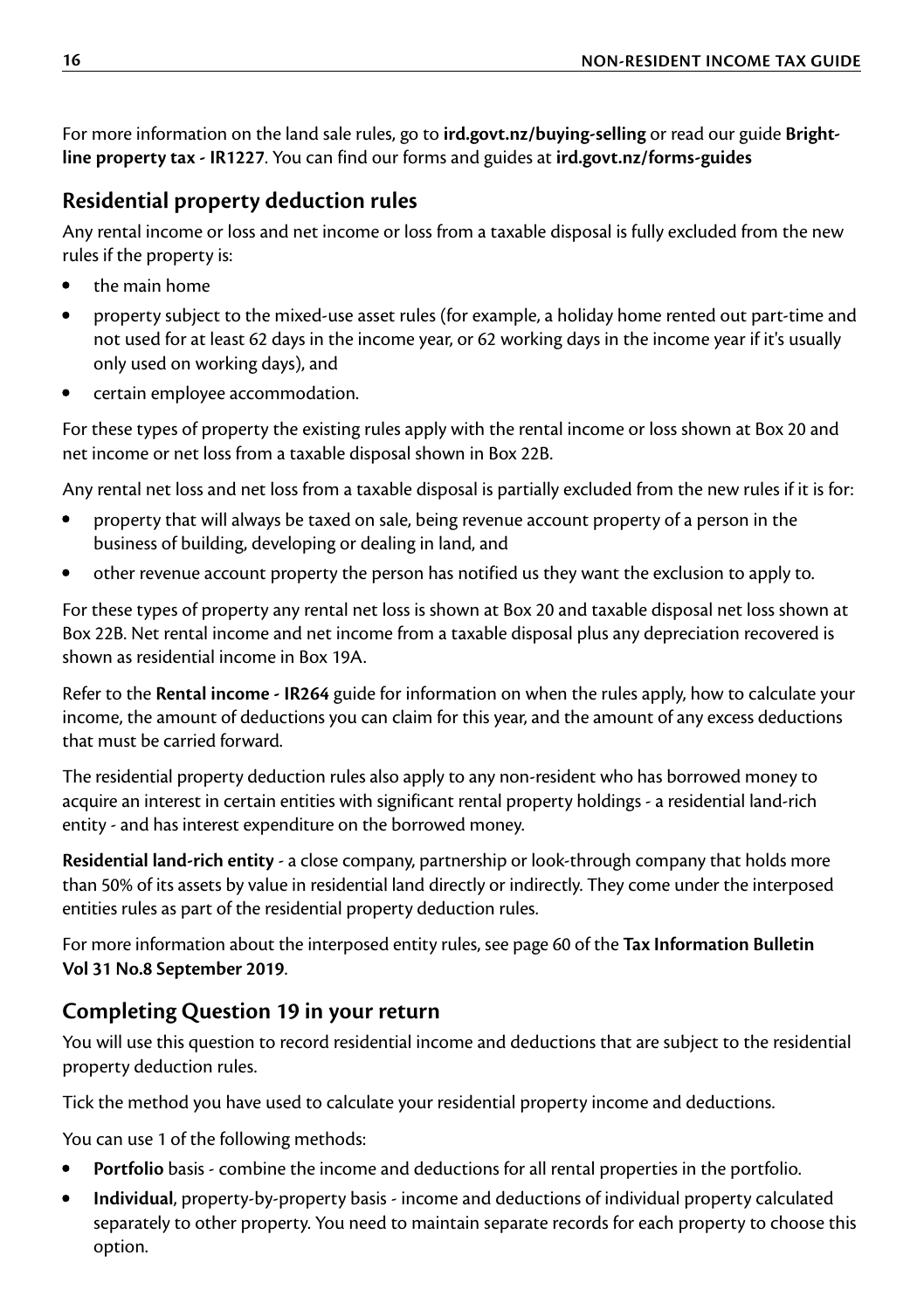**• Combination** of the property-by-property basis and portfolio basis - choose to apply different methods to different property. Some properties are held in a portfolio and others are held on property-by-property basis.

If you are an owner of a look-through company (LTC) and have attributed residential income or residential rental deductions, you need to use the same method the LTC used to attribute the income and deductions.

Calculate and identify the amounts for Boxes 19A to 19F using your chosen method.

Calculate your rental income and deductions as usual, as shown at Boxes 4 and 14 on the **Rental income - IR3R** form. You can then enter these figures in the **Residential property deductions worksheets - IR1226** to help calculate the figures required to be entered in your return. You can print a copy off our website **[ird.govt.nz/forms-guides](http://ird.govt.nz/forms-guides)**

Write the total residential income in Box 19A. This is the total of the following amounts:

- all rental income from the portfolio and/or individual property
- all depreciation recovery income for assets disposed of from the portfolio or individual property
- net income from the taxable sale/disposal of a property in your portfolio or individual property, and
- all net rental income, depreciation recovery income and net income from the taxable disposal of the property from residential property that is outside the excluded because it is held on revenue account.

Only include the net income from a disposal once.

If you are a partner in a partnership or owner of a look-through company and have been attributed residential income Box 27G on the IR7P or IR7L, include that here.

Do not include in Question 19 rental losses from properties excluded from the rules. Enter those amounts in Question 20 instead. Write any net tax losses from disposals of rental properties that are excluded from the rules in Box 22B.

Write the total eligible deductions for the year for all residential rental properties affected by the residential property deduction rules in the Residential rental deductions Box 19B.

If you are a partner in a partnership or owner of a look-through company and have been attributed residential rental deductions shown in Box 27M on the IR7P or IR7L, include that here.

Do not include purchase costs, capital improvements or costs incurred when disposing of the property here. They are included when calculating the net income for taxable disposals. This is the total before adjusting for excess deductions.

Write the total excess deductions brought forward from last year in Box 19C.

Write the total Residential rental deductions claimed this year in Box 19D. This should equal Box 19B plus Box 19C less the amount of excess deductions for each property and/or property portfolio shown in Box 19F.

The amount cannot exceed total residential income at Box 19A, unless there was a taxable sale/disposal of a rental property.

Combine the net income results (after adjusting for any excess deductions) for each property and/ or property portfolio calculations and write the total in Box 19E. Your total Net residential income in Box 19E cannot be a loss, unless the rental property or all the properties in the portfolio have been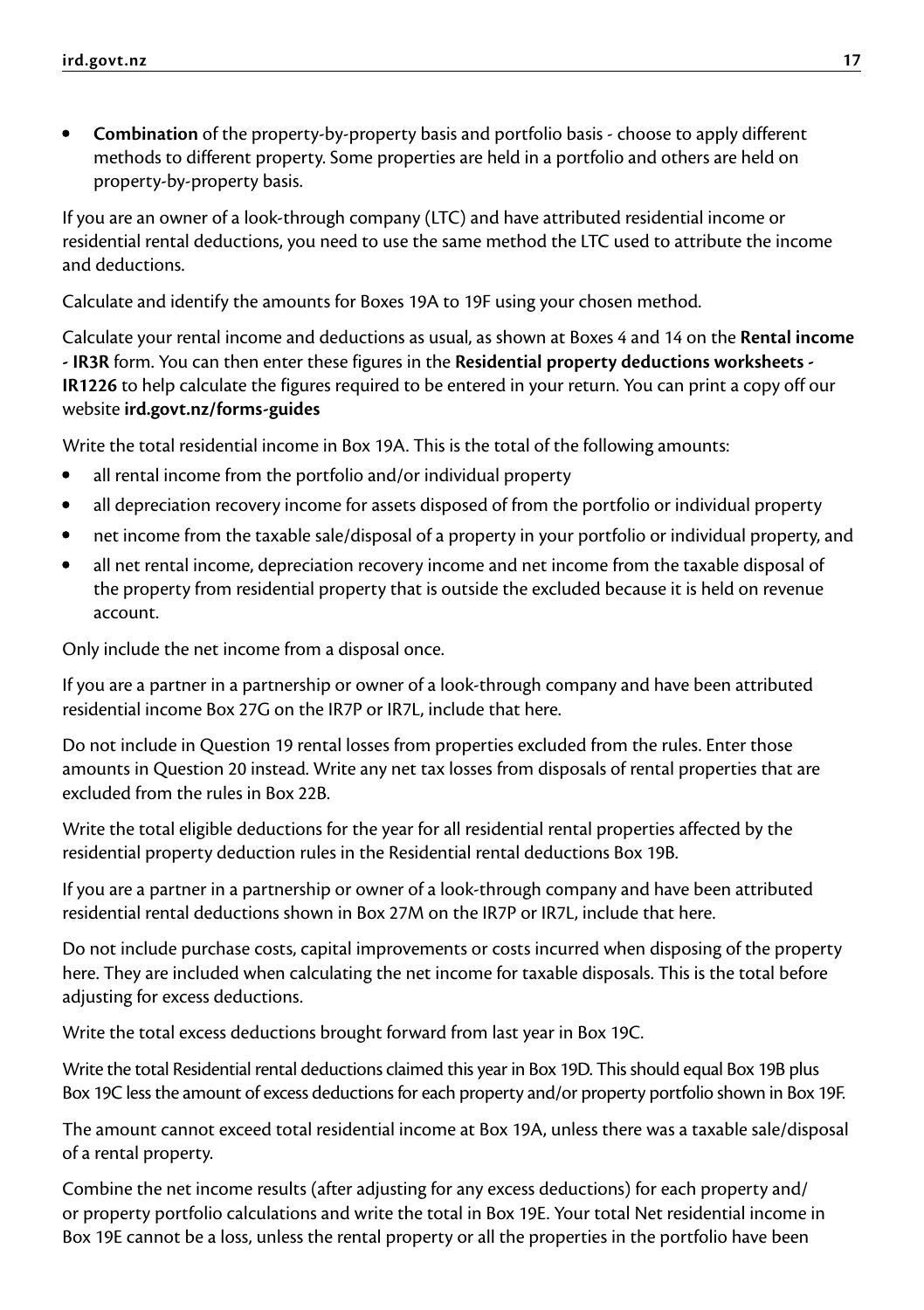disposed of as taxable sales.

Any losses are counted as zero unless the loss is the results of either:

- excess deductions released as the result of either a taxable disposal of a property held on the property-by-property basis, or a taxable disposal of all properties or the last property held in a portfolio, or
- claimable interest paid on your investment in a residential land-rich entity (refer to the **Rental income - IR264** guide).

Write the amount of all excess deductions for the year to be carried forward to next year in Box 19F. This is calculated as Residential rental deductions Box 19B minus Residential rental deductions claimed this year Box 19D. This includes the amount of any excess deductions to be carried forward for interest paid on an investment in a residential land rich entity.

#### **NOTES**

#### *Note 1*

If you sell/dispose of an individual property and the sale is not taxable; or you sell/dispose of the last property in a portfolio and at least 1 of the sales in the portfolio was not taxable, any excess deductions will transfer to another property or portfolio and be carried forward to a future year in which you earn income from a residential rental property (including properties on revenue account).

#### *Note 2*

If you sell/dispose of an individual property and the sale is taxable, or you sell/dispose of the last rental property in a portfolio, and the sale of all your rental properties in a portfolio were taxable, any remaining loss/excess deductions are released and can be offset against other income. However, this does not include any excess deductions transferred to the portfolio/property.

#### *Note 3*

If you want to claim that a property is held on revenue account where the sale may be taxable, you need to tell us the property details of the property. You will be stating the sale will be a taxable sale when the property is disposed of. You must be able to separately identify the deductions relating to the property.

For more information read the **Rental income - IR264** guide.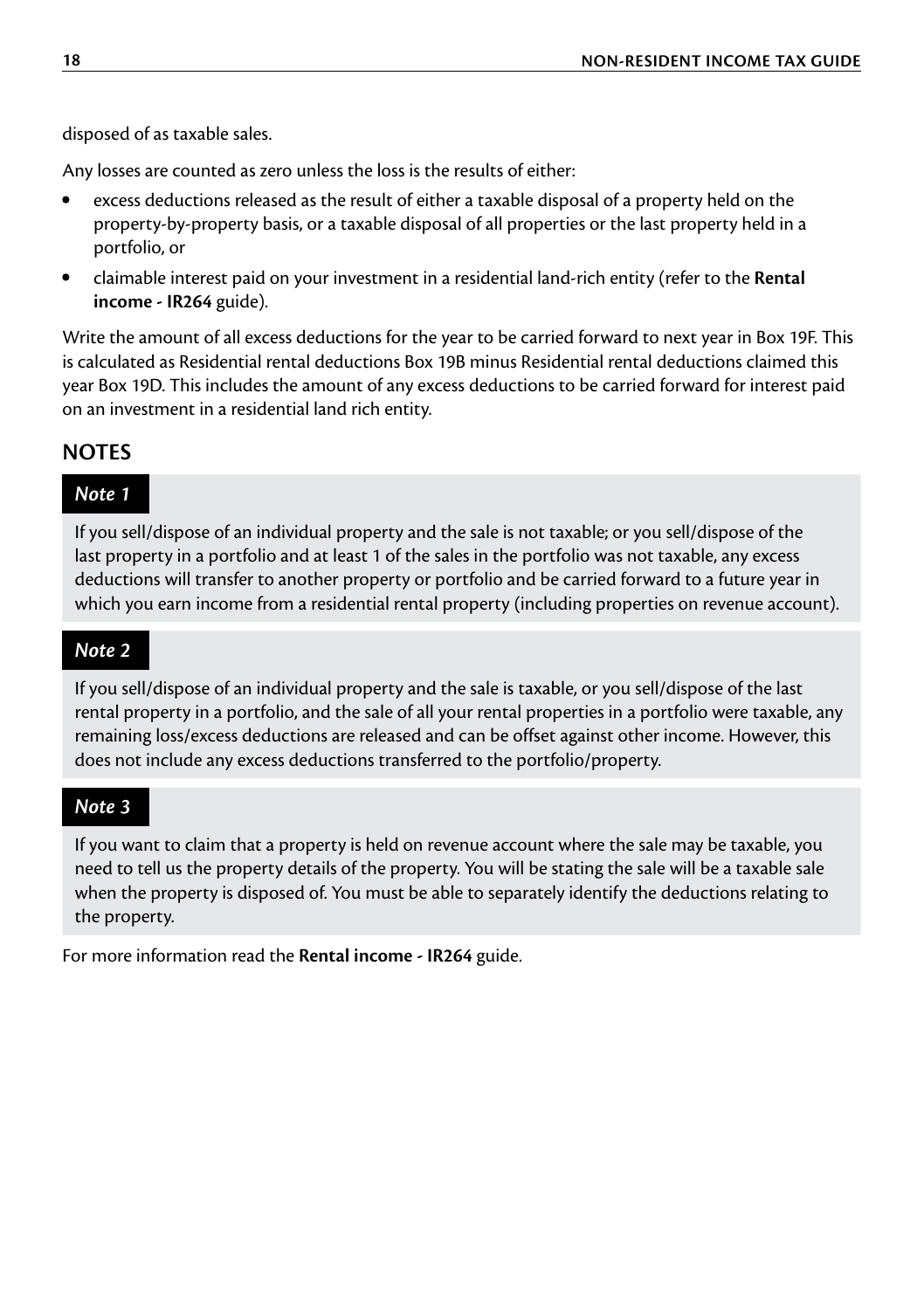## <span id="page-18-0"></span>**Question 20 Interest incurred from residential property**

This question applies to owners of residential property subject to the interest limitation rules.

You do not need to complete this question for the following types of property:

- farmland
- hospitals, hospices, convalescent homes, nursing homes
- rest homes and retirement villages
- hotels, motels, inns, camping grounds, hostels.

For interest to be deductible, the general deductibility rules must be met. The interest will also not be deductible to the extent to which it is of a private or domestic nature.

From 1 October 2021, interest is not deductible for residential property in New Zealand acquired on or after 27 March 2021, unless an exclusion or exemption applies (see below).

For properties acquired before 27 March 2021, the ability to deduct interest on existing loans is being phased out between 1 October 2021 and 31 March 2025. For the 2022 tax year, you can claim:

- 100% of the interest incurred from 1 April 2021 to 30 September 2021
- 75% of the interest incurred from 1 October 2021 to 31 March 2022.

Interest on any new loans drawn down on or after 27 March 2021 is not deductible.

Special rules also apply for refinanced loans and for interest on revolving credit and overdraft facilities. Any interest on borrowings above the closing balance on 26 March 2021 is not deductible. For more information, go to **[ird.govt.nz/property/renting-out-residential-property](http://ird.govt.nz/property/renting-out-residential-property)**

There are interposed entity rules to deny interest deductions for a customer who borrows to indirectly fund residential property through an interposed entity.

If you sell/dispose of a residential property and the sale is taxable under the bright-line property rule, the amount of the previously denied interest under the interest limitation rules is treated as if it were part of the cost of the property in the year of disposal. If this results in a net loss, the deduction for the net loss is limited under the current rule that applies to losses from the disposal of bright-line property. If the disposal is not taxable, the interest previously denied a deduction remains non-deductible.

#### **Completing Question 20 in your return**

Complete this question for any interest expense you are claiming in this income tax return at Boxes 20B and 21 in relation to a house, apartment, flat or other structure that could be used for residential accommodation, either short-term or long-term. This includes if you have an arrangement to build such a structure, and bare land that could be used to build such a structure under the relevant district plan.

Write the total interest on residential property in Box 20A. This is the total interest incurred on your borrowings for all your residential properties for this year. If you are using an IR3R form to prepare a summary for each rental property, this is the total of all the 7A Boxes.

Write the amount of interest expense claimed in Box 20B. If you are using an IR3R form to prepare a summary for each rental property, this is the total of all the 7B Boxes.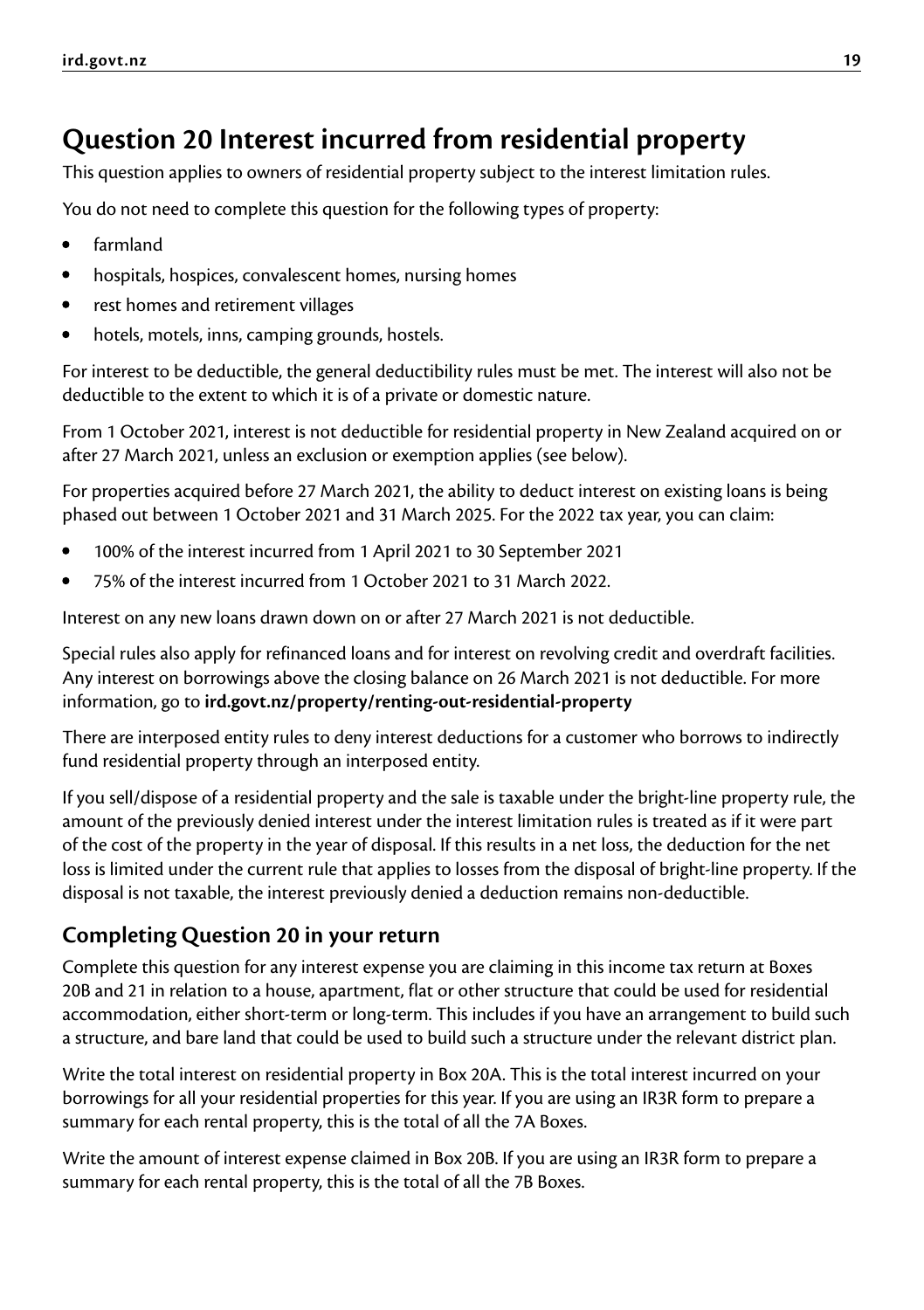#### *Note*

If you are a partner in a partnership or owner of a look-through company that has incurred interest on residential property at Question 19 in the IR7, include your share of that here in proportion to your share in the partnership or effective look-through interest in the LTC.

If you have claimed an interest expense in Box 20B, at Box 20C tick the reason(s) for the interest expense claimed:

- **A Māori exempt company or not a residential land company** The interest limitation rules do not apply to non-close companies or groups if less than 50% of its total assets consist of residential property (excluding development property but including shares in other companies that exceed this 50% test) at all times during the income year. A close company that is a Māori authority, eligible to be a Māori authority, or wholly-owned by an entity that is a Māori authority or eligible to be one is an exempt Māori company if it passes this 50% test.
- **Certain schedule 15 exclusions or property not in NZ** The interest limitation rules apply to land in New Zealand only. Schedule 15 of the Income Tax Act 2007 also allows you to claim interest for the following:
	- main home if a portion is used to earn income such as a flatting situation
	- business premises (for example, a villa now used as a dental clinic) except if the business premises is used for providing accommodation and it's not a person's main home
	- certain Māori land, papakāinga and kaumātua housing, and land transferred as part of settlement under Te Tiriti o Waitangi/Treaty of Waitangi
	- employee accommodation
	- student accommodation.
- **Loans drawn down prior to 27 March 2021 or interest incurred before 1 October 2021** Interest incurred from 1 April 2021 to 30 September 2021 is fully deductible. From 1 October 2021, the ability to claim interest is being phased out for the following situations:
	- loans drawn down prior to 27 March 2021
	- property acquired before 27 March 2021 but the loan for the settlement of the property was not drawn down until on or after 27 March 2021
	- loans that relate to the purchase of a property acquired as a result of an offer made on or before 23 March 2021 and that offer was not able to be revoked or withdrawn before 27 March 2021.

In other situations where the property is acquired on or after 27 March 2021, interest cannot be claimed from 1 October 2021 onwards.

- **Emergency, transitional, social or council housing** You can claim interest for loans if your property is used for emergency, transitional or social housing when leased to the Crown (for example, the Ministry of Housing and Urban Development or Kāinga Ora) or to a registered community housing provider.
- **New build exemption** the exemption generally applies to new build residential properties for 20 years from the date a new build's Code Compliance Certificate (CCC) is issued under the Building Act 2004. A 'new build' includes a self-contained dwelling:
	- that received a CCC on or after 27 March 2020. The dwelling can be made from new or existing materials and can be constructed onsite or relocated onto the land
	- acquired off the plans that received a CCC on or after 27 March 2020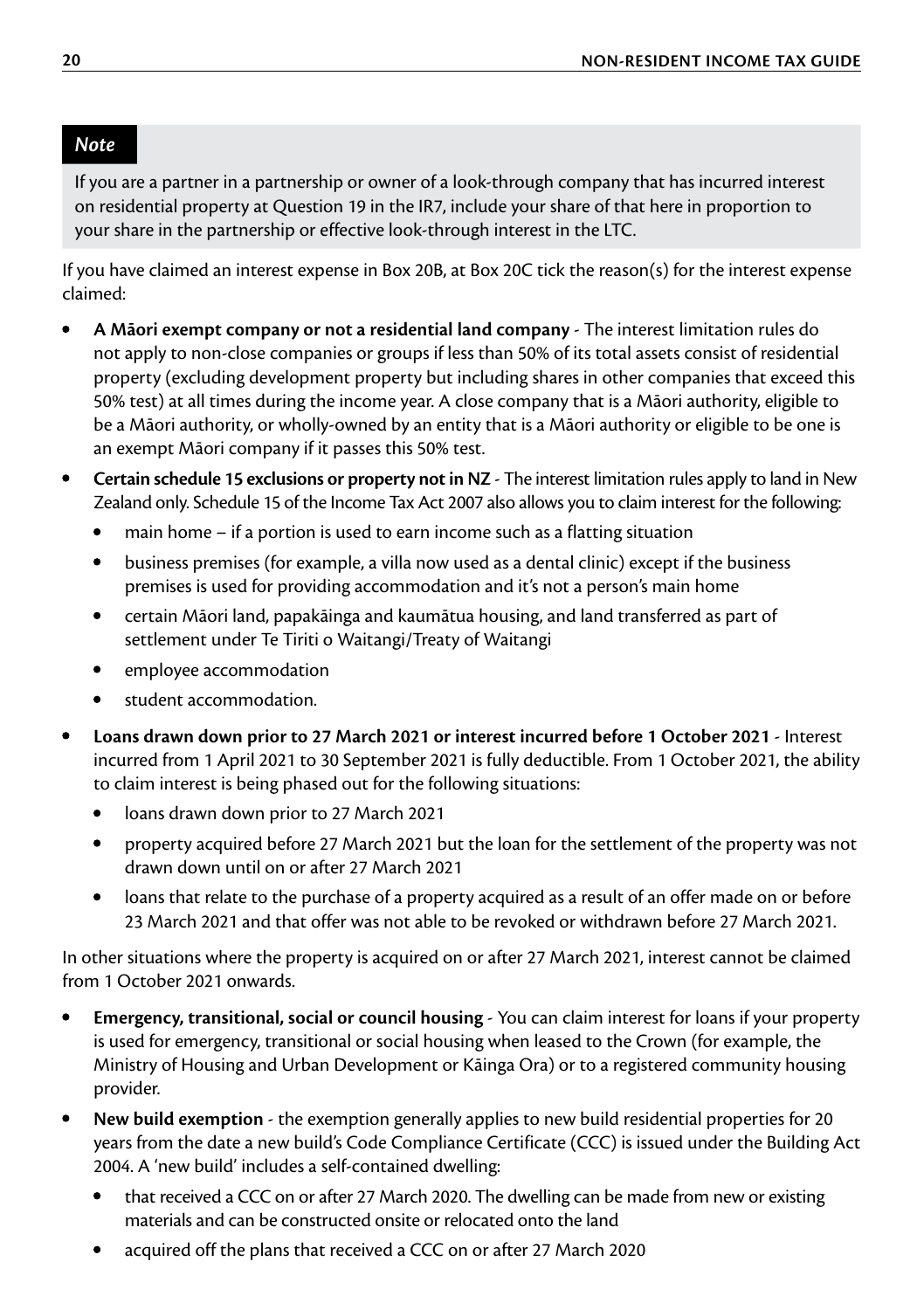- <span id="page-20-0"></span>**•** created by converting an existing dwelling into 2 or more dwellings, that received a CCC on or after 27 March 2020
- converted from commercial premises that received a CCC on or after 27 March 2020
- converted from a hotel or motel and building consent authority records show that the conversion was completed on or after 27 March 2020
- that has been removed from the earthquake prone buildings register on or after 27 March 2020, provided there is proof the remediation has been completed (either in the form of a CCC being issued, or local or building consent authority records showing the work has been completed and verified by a suitably qualified engineer)
- that was remediated because of weathertightness issues, provided more than 75% of the dwelling has been re-clad and a CCC was issued on or after 27 March 2020.
- **Development or land business exemption** The land business exemption applies to land held as part of a developing, subdividing, or land-dealing business, or a business of erecting buildings on land. The development exemption does not require you to have a 'land business' and applies to land that you develop, subdivide, or build on to create a new build. The development may be a one-off.

For more information about the interest limitation rules and how to calculate the amount of interest you can claim, go to **[ird.govt.nz/property/renting-out-residential-property](http://ird.govt.nz/property/renting-out-residential-property)** or read our guide **Rental income - IR264**. You can find our forms and guides at **[ird.govt.nz/forms-guides](http://ird.govt.nz/forms-guides)**

## **Question 21 Income from other rental activities**

Show income you received from other New Zealand rental activities between 1 April 2021 and 31 March 2022 at Question 21.

Only include net residential rental income or losses not included at Question 19 and commercial rental income in Box 21.

This includes rents from a New Zealand:

- bach or holiday home that comes within the mixed-use asset rules
- main home
- rental properties held on revenue account, such as part of a business dealing in land or building residences, and
- commercial property.

**Prepare a summary of the details** for each rental property. You can use either:

- a **Rental income IR3R** form, or
- your own summary.

If you prepare your own summary, we need the following details:

- the address of the rented property
- the number of months it was available for renting
- total rents before expenses
- rates
- insurance
- interest
- agents' collection fees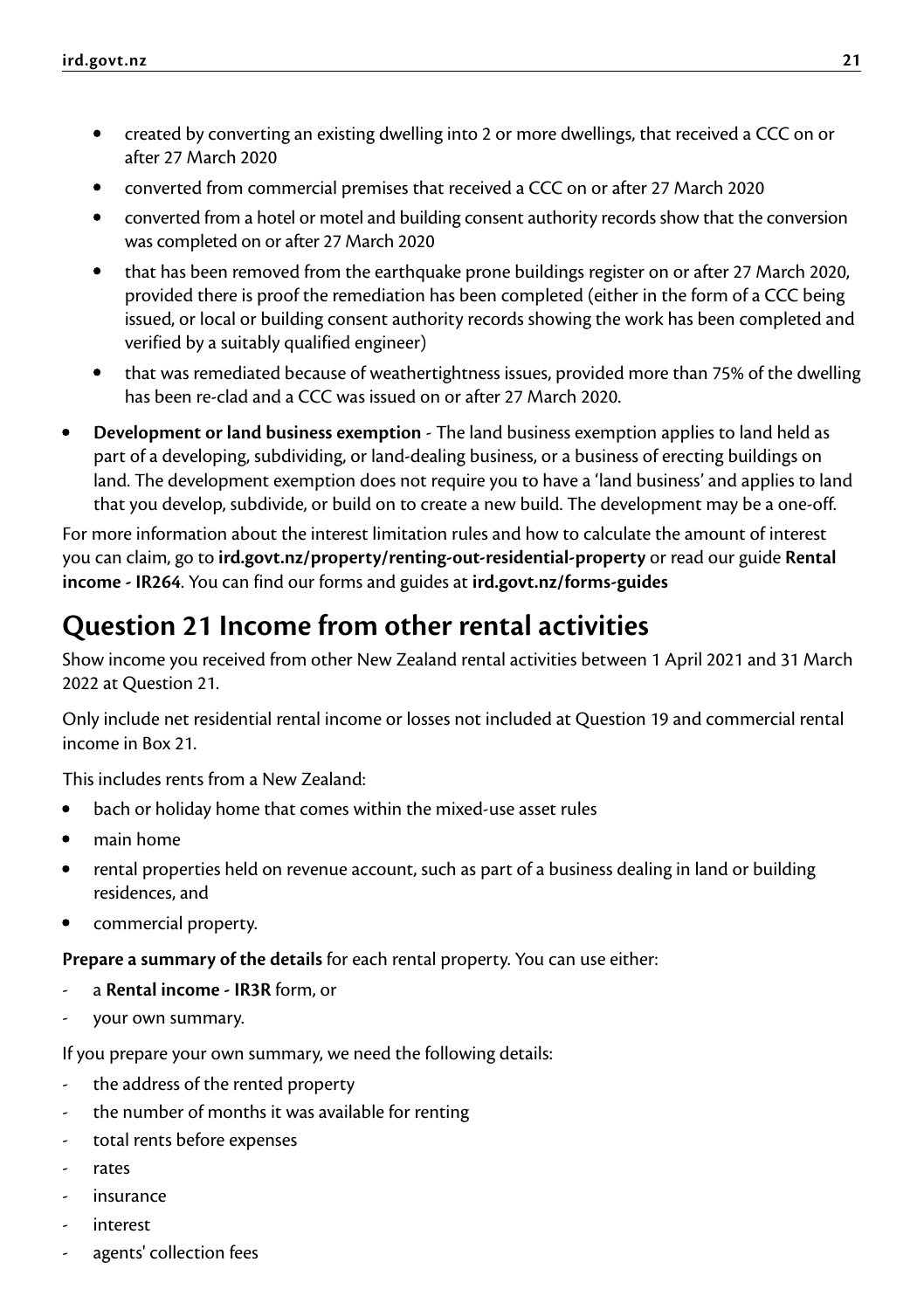- <span id="page-21-0"></span>repairs and maintenance
- depreciation and contents, and
- total rents after expenses (your net rents).

These details are explained fully in our guide **Rental income - IR264**.

If you need an IR3R form, you can print a copy at **[ird.govt.nz/forms-guides](http://ird.govt.nz/forms-guides)**

If you prepare your own summary, please refer to the IR3R form or our guide **Rental income - IR264** to see what to include.

#### **Ongoing expenses**

Claim ongoing expenses, such as rates, insurance and interest, in proportion to the number of months the property was available for renting. For example, if the property was available for 10 months, you can claim 10/12ths of these expenses.

#### **Repairs and maintenance**

You may claim property repairs and maintenance, but not additions or improvements. Expenditure relating to additions or improvements to the property must be capitalised and may be depreciated. However, if the additions and improvements form part of a residential rental building, the costs are added to the building's cost and depreciated at the same rate as the building, which is zero percent. If your property has been classed as a leaky home, write to us with the circumstance of the leaky building and the expense you want to claim. Go to page 3 to find out how to contact us.

#### **Offshore mortgage**

If you have an overseas mortgage on your residential rental property in New Zealand, you may need to pay non-resident withholding tax (NRWT) or approved issuer levy (AIL) on the interest paid to the overseas lender, unless the overseas lender is a bank that has a registered branch in New Zealand.

The withholding tax rate varies depending on whether New Zealand has a double tax agreement with the overseas country.

The financial arrangement rules may also need to be considered. This means any foreign exchange gain or loss may need to be included in your New Zealand income tax return.

If you are not sure how these rules apply to your situation, please seek advice from a tax professional.

#### **What to show in your return**

Add up the net rent (rent after expenses) and print the total in Box 21. Attach the IR3R, or your summary, to your IR3NR. Keep your receipts with your records in case we ask to see them later.

### **Question 22 New Zealand self-employed income**

If you received any income from self-employment between 1 April 2021 and 31 March 2022, show it at Question 22.

If you received the wage subsidy, show the total wage subsidy amount received at Question 24 (this amount must be separated from your self-employed income).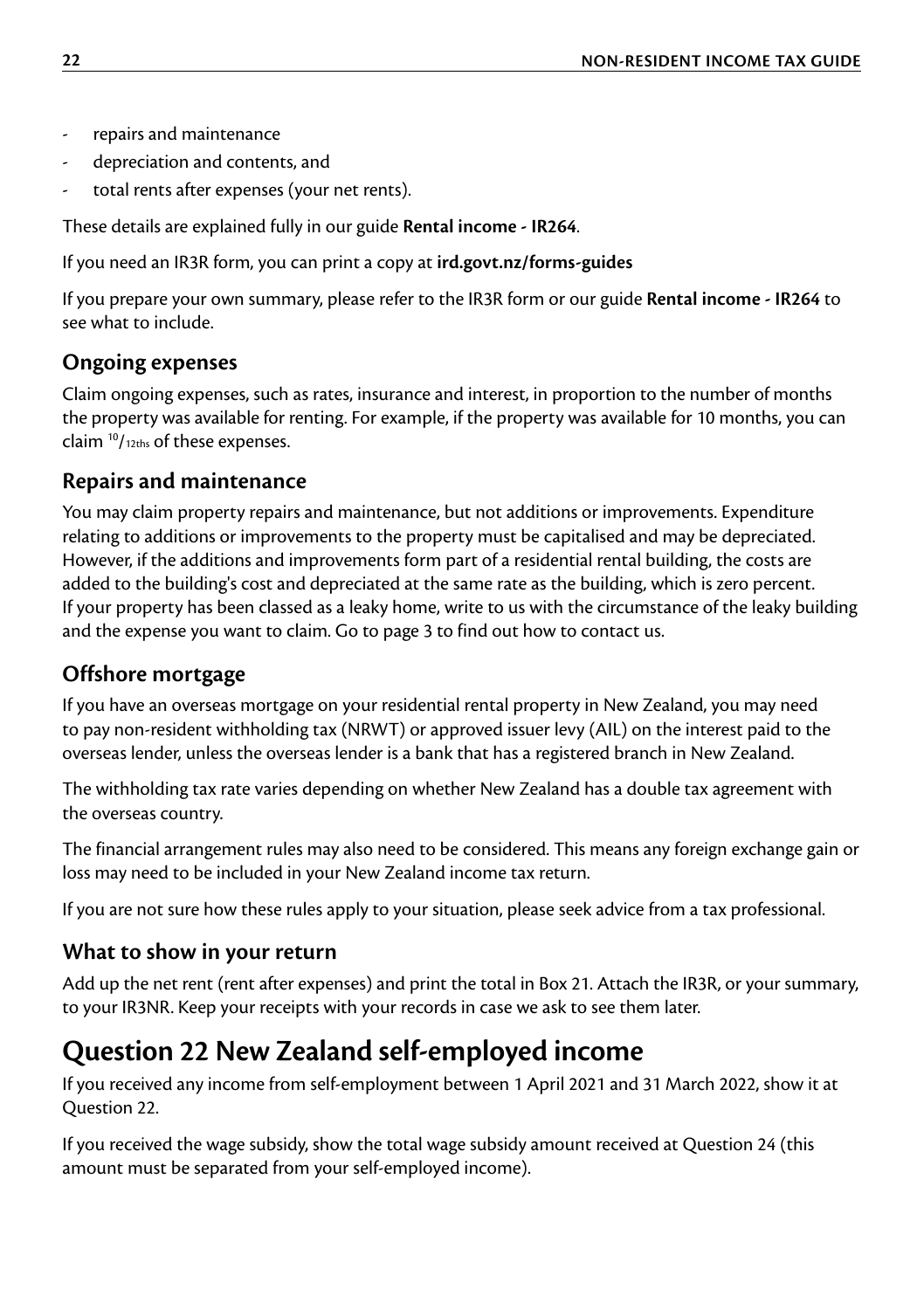### <span id="page-22-0"></span>**Prepare a summary of details**

You can use:

- your financial records
- the **Farming income IR3F** form for agricultural businesses
- the **Business income IR3B** form for other businesses
- the **Financial statements summary IR10** form.

Attach one of the above forms to your return and print profit (net income) in Box 22.

#### **IR10**

The **Financial statements summary - IR10** is a short form of the financial statements of a business. Use an IR10 and speed up processing of the return. We do not need a set of financial accounts if you use the IR10. You still need to complete a set of financial accounts and keep them in case we ask for them later. For help with filling out the IR10, please see our **IR10 guide - IR10G**.

Keep your receipts with your records in case we ask to see them too.

### **Question 23 Income from taxable sale/disposals of property**

Include the total net income or loss from land.

Do not include net income or loss from a bright-line sale at Box 23B. Bright-line sales are included under residential income at Question 19.

Profits from land sales are taxable if you bought a property for the purpose of reselling it or are in the business of buying and selling land and/or buildings.

The profits may also be taxable if you:

- are a builder and improved a property before selling it
- developed or subdivided land and sold sections, or
- had a change of zoning on your property and sold it within ten years of buying it.

Show the total profit or loss from other property in Box 23B.

For more information on the land sale rules, go to **[ird.govt.nz/buying-selling](http://ird.govt.nz/buying-selling)** or read our guide **Tax and your property transactions - IR361**. You can find our forms and guides at **[ird.govt.nz/forms-guides](http://ird.govt.nz/forms-guides)**

## **Question 23A Residential land withholding tax (RLWT) credit**

If you are an Offshore RLWT person and have sold or transferred residential property located in New Zealand, RLWT may have been deducted from the sale price. You should have received a statement on the completion of the sale process showing the amount of RLWT deducted. You can claim a credit for any RLWT deducted. Show the amount of RLWT deducted, minus any RLWT paid back to you and/or transferred to outstanding amounts during the income year.

If there was more than 1 amount of RLWT deducted, show the combined amount, minus any RLWT paid back to you and/or transferred to outstanding amounts during the income year.

Attach a note with the name of your withholder(s) to your return.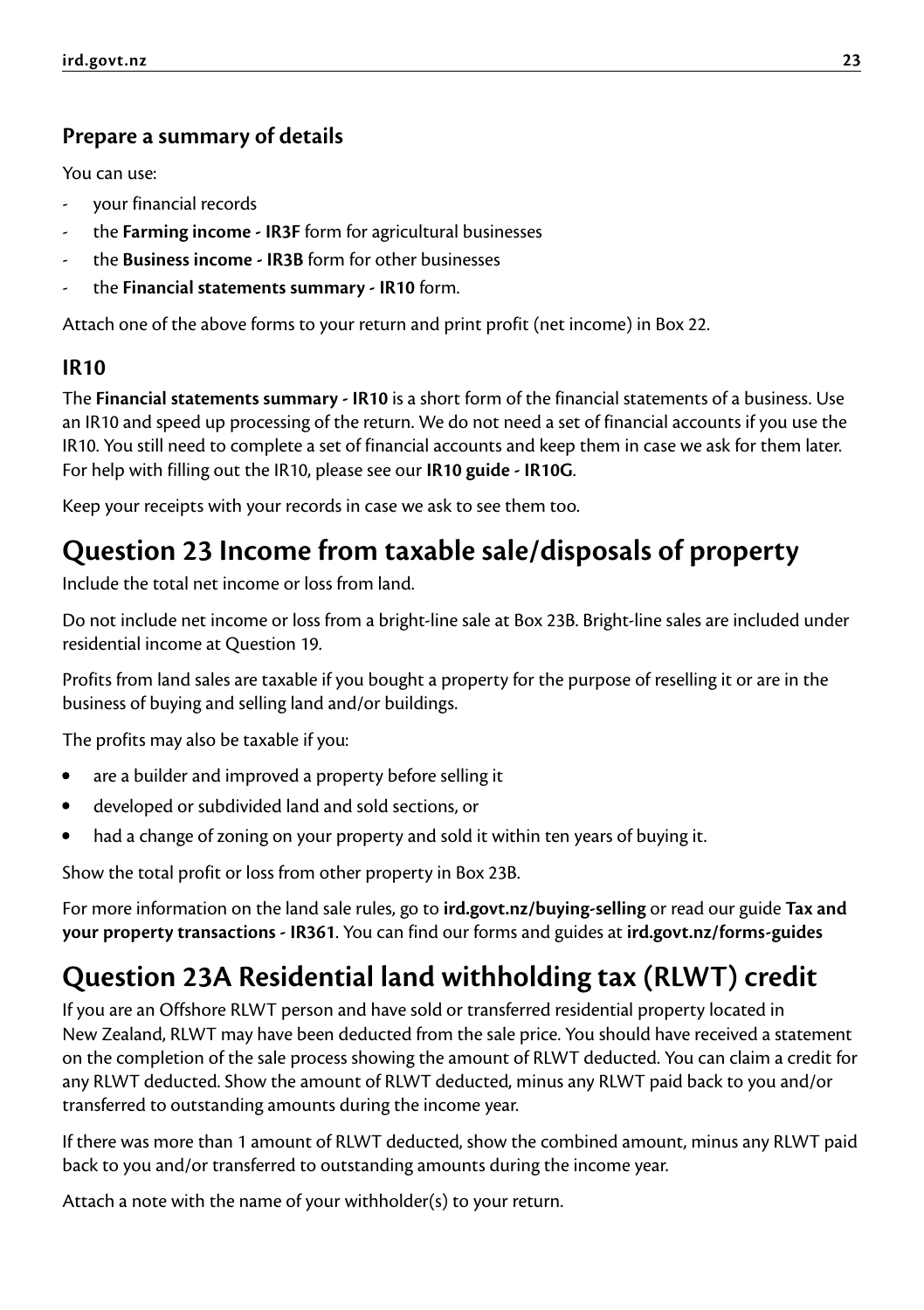## <span id="page-23-0"></span>**Question 24 Government subsidy**

The government subsidy box is used to report the TOTAL Covid-19 wage subsidy, wage subsidy extension, wage subsidy resurgence and wage subsidy March 2022 payments received by an individual where tax was not deducted at source and passed on to Inland Revenue, for example received by the employer and passed on as salary/wages with normal PAYE etc deductions.

The resurgence support payment (RSP) is not subject to income tax and therefore does not need to be included in this box as income. Where the RSP has been received you need to reduce your expenditure claims to the extent of the total RSP's you received.

If your employer received the wage subsidy on your behalf and continued to pay your salary/wages or contractor payments, and these have been reported in the gross earnings or schedular payments fields, you are not required to include the amounts in this box.

If you received any wage subsidy payment that has not been dealt with via payroll as noted above, for example customers that received the wage subsidy payments due to loss of self-employed income, shareholder salary or partnership/LTC income; you will need to report it in this box.

Full details, including various scenarios that apply to wage subsidy receipts and what amount to report can be found at **[ird.govt.nz/covid-19/business-and-organisations](http://ird.govt.nz/covid-19/business-and-organisations)**

## **Question 25 Other New Zealand income**

If you received any other income between 1 April 2021 and 31 March 2022, show it at Question 25. This includes:

- the sale of shares or other property
- the sale or redemption of securities, and
- cash jobs, tips, payments made "under the table", bartering or income from an illegal enterprise.

### **Income from the sale of shares or other property**

The profits are taxable if you bought:

- and sold shares or other property as a business
- shares or other property for the purpose of resale.

Write the total profit in Box 25. Attach a note with the details of your income and expenses from these sales to your income tax return.

If you're not sure if your income from the sale of shares or other property is taxable, go to page 3 to find out how to contact us.

### **Sale or disposal of assets**

If you sold or disposed of a depreciated asset for more than its adjusted tax value, refer to our guides **Depreciation - IR260**, **General depreciation rates - IR265** or **Historic depreciation rates - IR267**.

### **Losses from shares or other property**

If you made a loss and can show that if you'd made a profit it would have been taxable, you may be able to claim the loss as a deduction.

If you're not sure if you can claim a deduction for a loss, go to page 3 to find out how to contact us.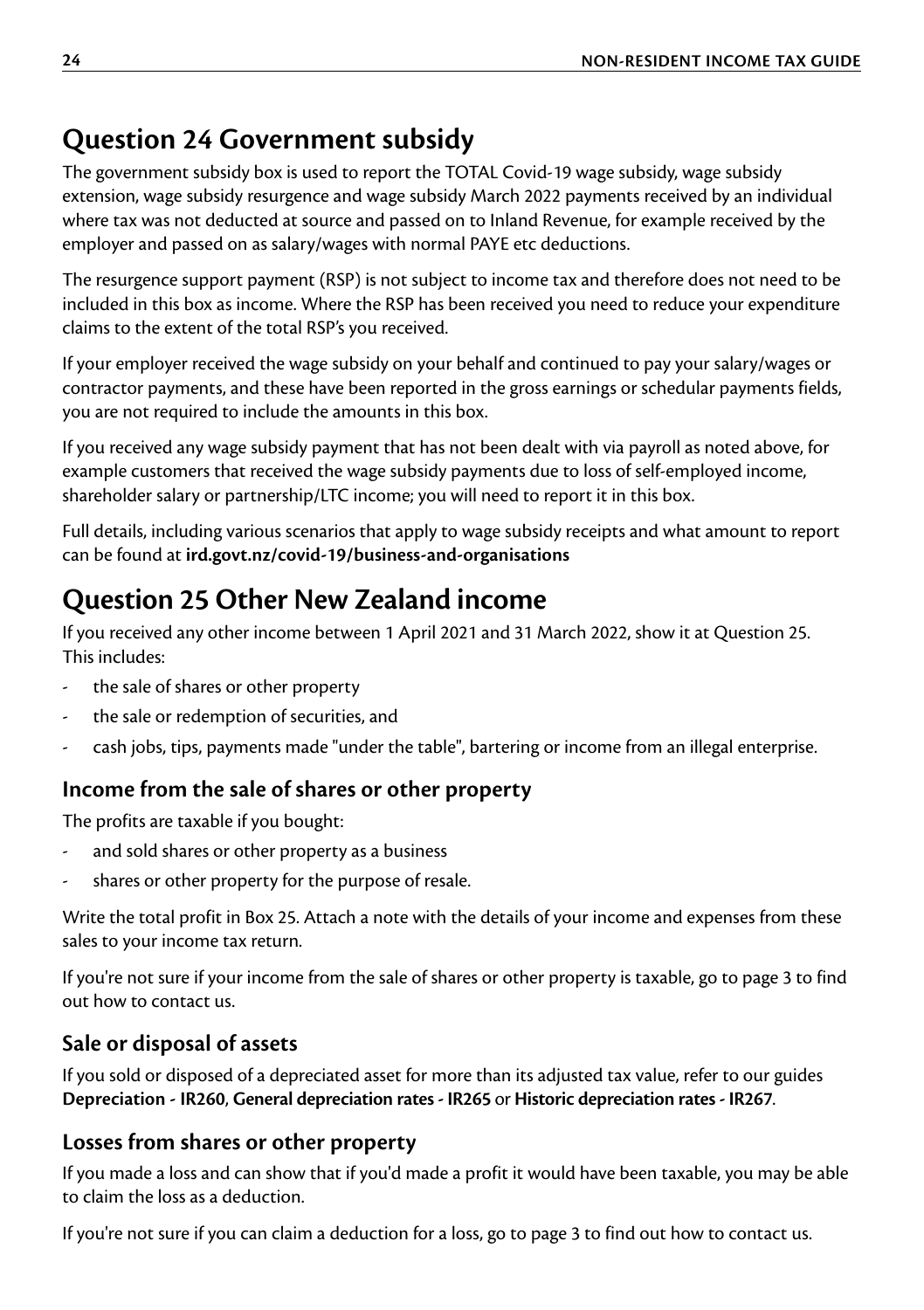### <span id="page-24-0"></span>**Investments in portfolio investment entities (PIEs)**

If you have an investment in certain PIEs that use their investor's prescribed investor rate (PIR) to calculate the PIE's income tax, you're required to use the 28% PIR for the 2022 income year. This will mean that the income does not get included in your tax return.

If you are a notified foreign investor in one of the foreign investment PIEs the PIE will use the appropriate rate based on the income they attribute to you.

If the PIE has deducted tax at a lower PIR, you're required to pay the tax shortfall. You'll need to attach details to the return.

## **Question 27 Other expenses**

If you had expenses against the income you earned between 1 April 2021 and 31 March 2022, you can claim here for:

- a fee you paid someone for completing your return
- expenses incurred in earning certain income which tax has been deducted from
- additional expenses incurred in deriving partnership income, for example interest on capital borrowed to purchase a share in the partnership, and
- premiums on loss of earnings insurance, provided the benefit from the insurance policy is taxable.

#### **What to show in your return**

Print the total of your expenses in Box 27. If you paid someone to complete your return, write the person's name in the panel provided. Attach a note with the details of other expenses and your name and IRD number to your income tax return.

You cannot claim expenses against:

- non-resident passive income, ie, interest, dividends, or royalties
- salary and/or wages
- taxable Māori authority distributions
- election day services
- casual agricultural work, or
- commissions if you're also paid a salary or retainer from the same employer.

If you're registered for GST:

- you must deduct any GST included in any gross schedular payment income, and
- you cannot claim the GST portion of your expenses.

### **Question 29 Net losses brought forward**

There are 2 types of net losses you can bring forward.

### **Specified activity net losses**

If you're claiming specified activity net losses and need help with this question, please contact us, see page 3.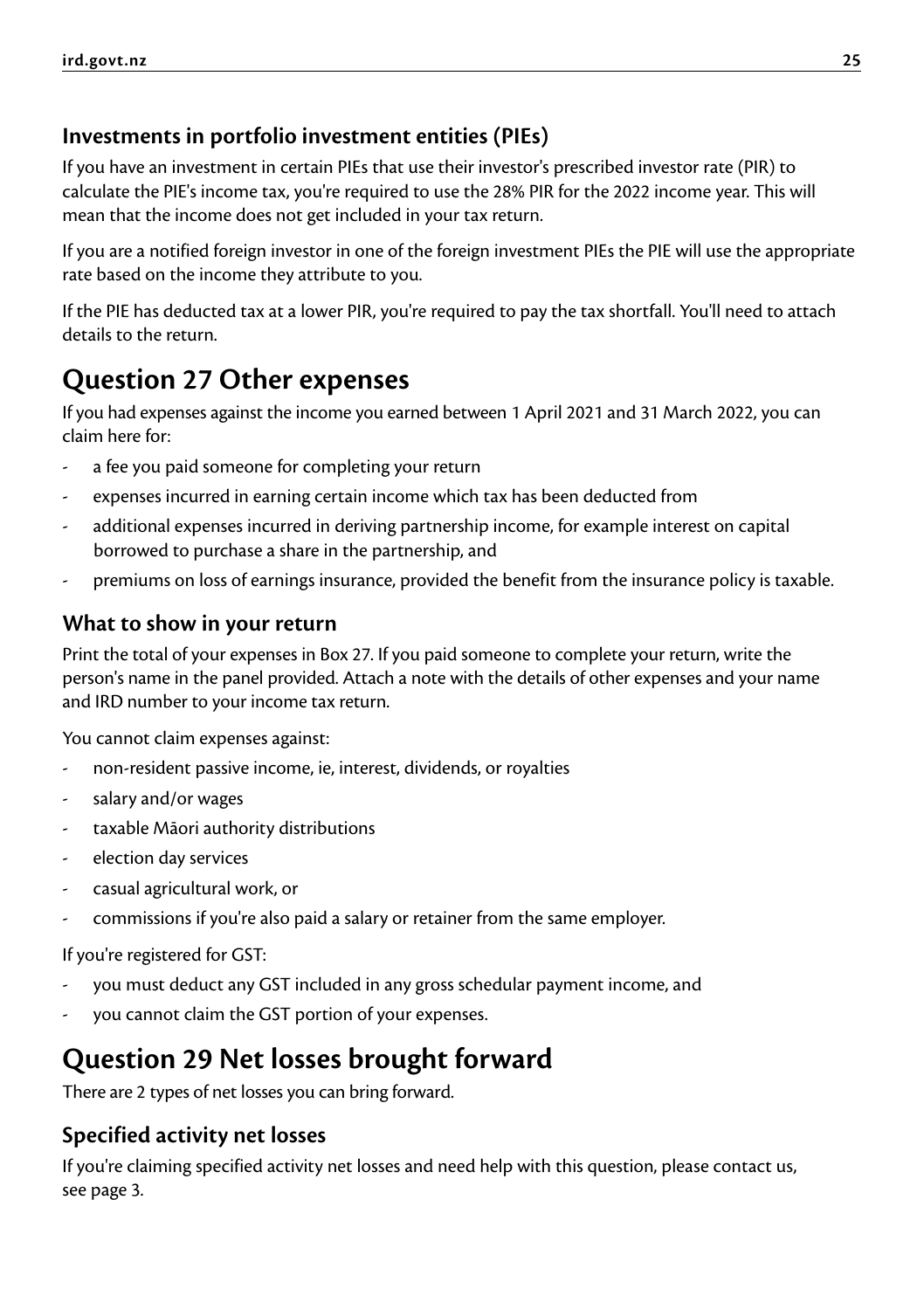### **Other net losses**

Other net losses are all those incurred from the 1991 income year onwards and those not limited before 1991.

### **Where to find your net loss to bring forward**

You can find the amount of net loss you have to bring forward on the "Loss/excess imputation credits carried forward" letter we sent you after your 2021 notice of assessment. If you do not have this letter, contact us and we'll send it to you.

### **What to show in your return**

Add up all net losses to be brought forward to 2022 and print the total in Box 29A. Print the net loss amount you can claim this year in Box 29B.

### **Excess imputation credits brought forward**

You can bring forward any excess imputation credits you received while you were resident in New Zealand because these can be offset against the tax payable on your other income.

If you have excess imputation credits to bring forward, you can find the amount on the "Loss/excess imputation credits carried forward" letter we sent you after your 2021 year notice of assessment.

To claim these credits, attach a note to the front of your return.

# **Tax calculation**

| Is your taxable income: | Calculate your tax on taxable income: |
|-------------------------|---------------------------------------|
| \$0.00 to \$14,000      | below                                 |
| \$14,001 to \$48,000    | on page 27                            |
| \$48,001 to \$70,000    | on page 27                            |
| \$70,001 to \$180,000   | on page 28                            |
| \$180,001 and over      | on page 28                            |
|                         |                                       |

## **Question 32 Tax calculation**

| Use this worksheet if your taxable income is from \$0 to \$14,000.<br>If your taxable income is from \$0 to \$14,000, your tax rate is 10.5 cents in the dollar. |          |  |    |
|------------------------------------------------------------------------------------------------------------------------------------------------------------------|----------|--|----|
| Copy your taxable income from Box 30 of your return to<br>Box 1.                                                                                                 | $1$ > \$ |  | 00 |
| Multiply Box 1 by 0.105 (10.5 cents in the dollar).<br>Print the answer in Box 2.                                                                                | 2 > \$   |  |    |
| This is the tax on your taxable income. Copy it to Box 32B on page 5 of your return.                                                                             |          |  |    |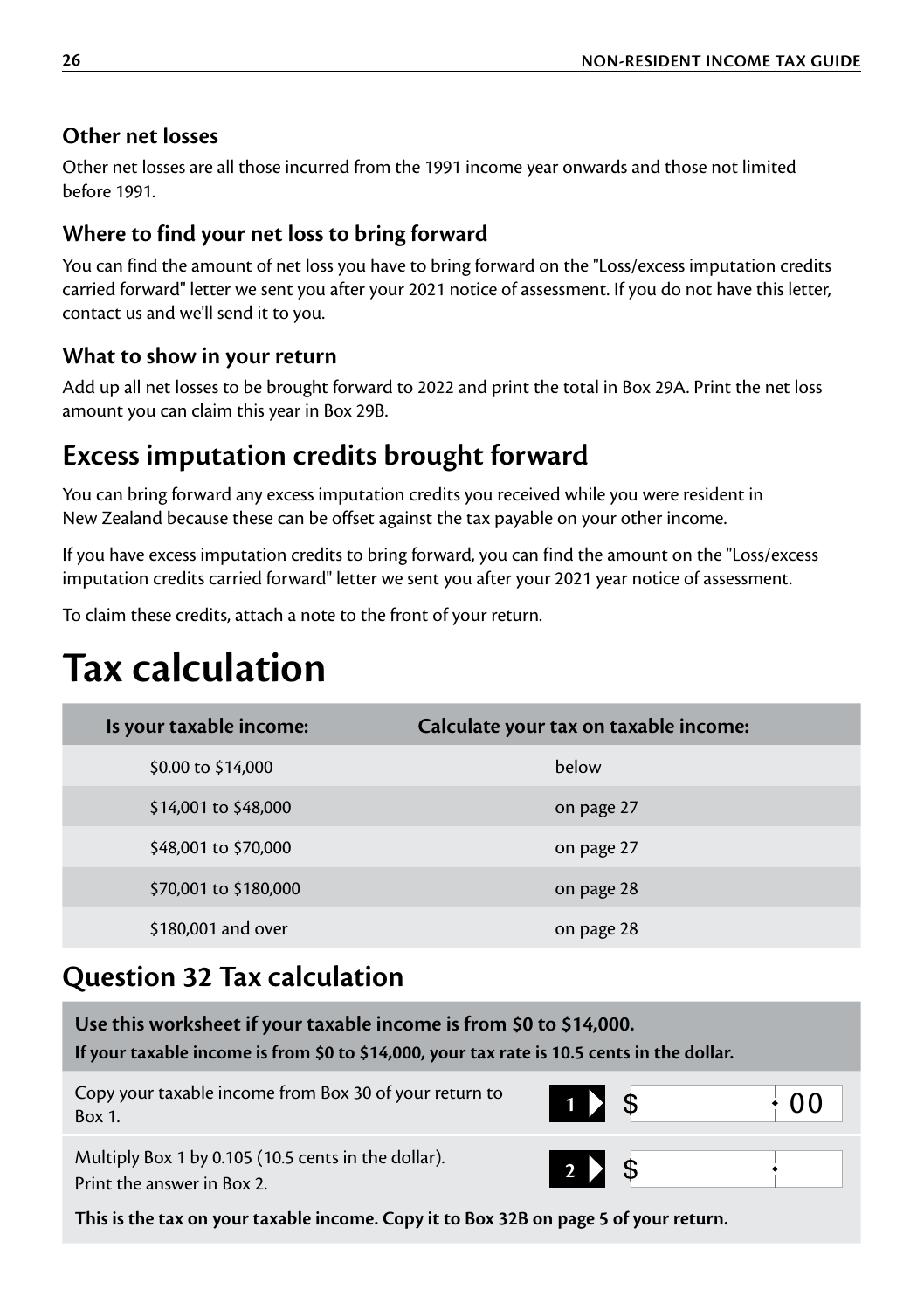<span id="page-26-0"></span>

| Use this worksheet if your taxable income is from \$14,001 to \$48,000.<br>Your tax is \$1,470 plus 17.5 cents for each dollar in this tax bracket. |         |                  |  |  |
|-----------------------------------------------------------------------------------------------------------------------------------------------------|---------|------------------|--|--|
| Copy your taxable income from Box 30 of your return to<br>Box 1.                                                                                    | \$      | 00               |  |  |
|                                                                                                                                                     | \$      | $14,000 \div 00$ |  |  |
| Subtract Box 2 from Box 1. Print the answer in Box 3.                                                                                               | \$<br>3 | 00               |  |  |
|                                                                                                                                                     | \$      | $1,470+$<br>00   |  |  |
| Multiply Box 3 by 0.175 (17.5 cents in the dollar). Print the<br>answer in Box 5.                                                                   | \$      |                  |  |  |
| Add Box 4 and Box 5. Print the answer in Box 6.                                                                                                     | \$<br>6 |                  |  |  |
| This is the tax on your taxable income. Copy it to Box 32B on page 5 of your return.                                                                |         |                  |  |  |
| Use this worksheet if your taxable income is from \$48,001 to \$70,000.                                                                             |         |                  |  |  |
| Your tax is \$7,420 plus 30 cents for each dollar in this tax bracket.                                                                              |         |                  |  |  |
| Copy your taxable income from Box 30 of your return to<br>Box 1.                                                                                    | \$      | 00               |  |  |
|                                                                                                                                                     | \$      | $48,000 \div 00$ |  |  |
| Subtract Box 2 from Box 1. Print the answer in Box 3.                                                                                               | \$      | 00               |  |  |
|                                                                                                                                                     | \$      | $7,420+$<br>00   |  |  |
| Multiply Box 3 by 0.30 (30 cents in the dollar). Print the<br>answer in Box 5.                                                                      | \$      |                  |  |  |
| Add Box 4 and Box 5. Print the answer in Box 6.                                                                                                     | \$<br>6 |                  |  |  |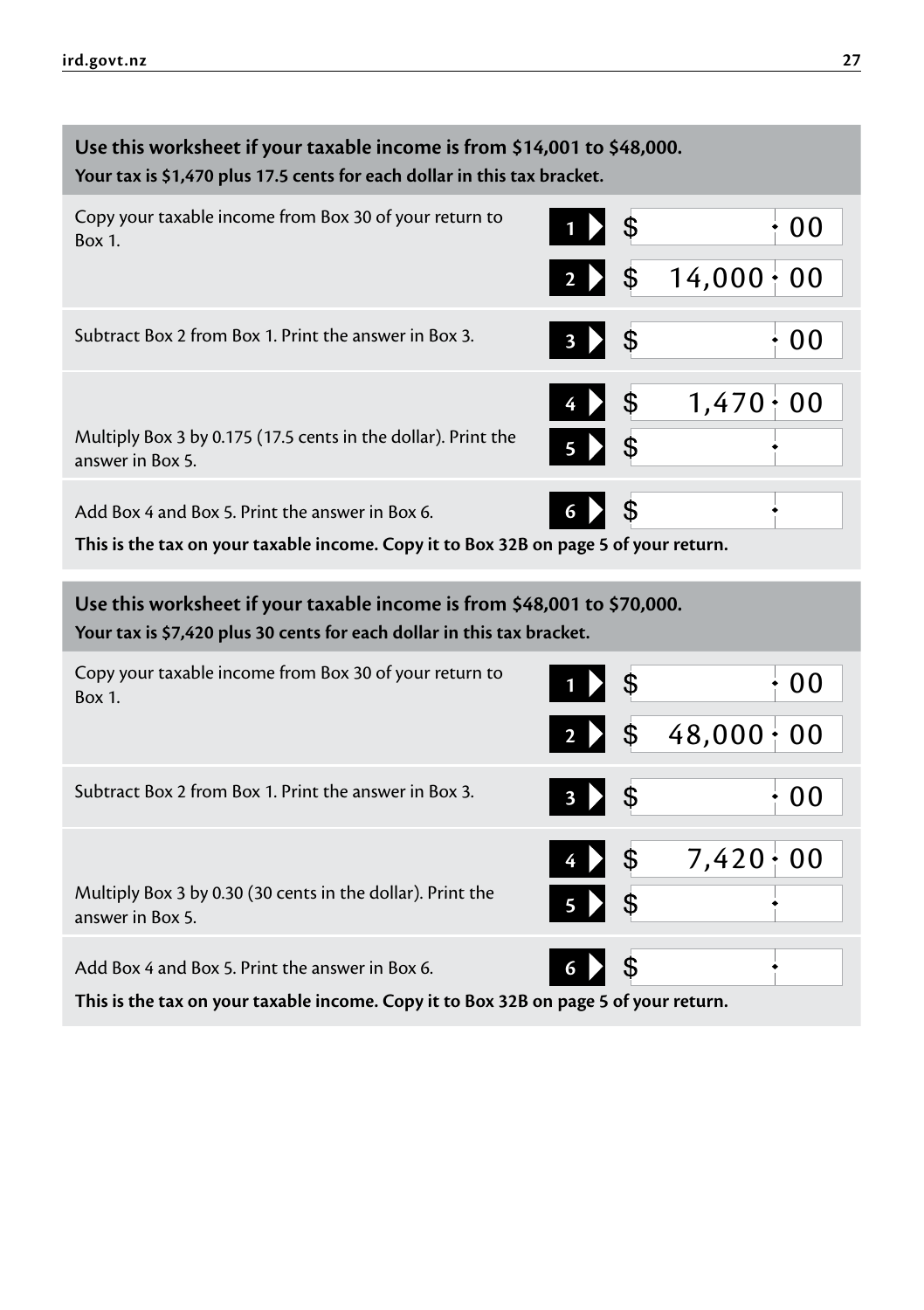| Use this worksheet if your taxable income is from \$70,001 to \$180,000.<br>Your tax is \$14,020 plus 33 cents for each dollar in this tax bracket. |               |                     |  |  |
|-----------------------------------------------------------------------------------------------------------------------------------------------------|---------------|---------------------|--|--|
| Copy your taxable income from Box 30 of your return to<br>Box 1.                                                                                    | \$            | 00                  |  |  |
|                                                                                                                                                     | \$            | $70,000 \div 00$    |  |  |
| Subtract Box 2 from Box 1. Print the answer in Box 3.                                                                                               | \$            | 00                  |  |  |
|                                                                                                                                                     | \$            | $14,020 \div 00$    |  |  |
| Multiply Box 3 by 0.33 (33 cents in the dollar). Print the<br>answer in Box 5.                                                                      | \$            |                     |  |  |
| Add Box 4 and Box 5. Print the answer in Box 6.                                                                                                     | \$<br>6       |                     |  |  |
| This is the tax on your taxable income. Copy it to Box 32B on page 5 of your return.                                                                |               |                     |  |  |
|                                                                                                                                                     |               |                     |  |  |
| Use this worksheet if your taxable income is \$180,001 and over.<br>Your tax is \$50,320 plus 39 cents for each dollar in this tax bracket.         |               |                     |  |  |
| Copy your taxable income from Box 30 of your return to<br>Box 1.                                                                                    | \$            | 00                  |  |  |
|                                                                                                                                                     |               | $$180,000 \cdot 00$ |  |  |
| Subtract Box 2 from Box 1. Print the answer in Box 3.                                                                                               | \$            | : 00                |  |  |
|                                                                                                                                                     | $\frac{1}{2}$ | $50,320 \div 00$    |  |  |
| Multiply Box 3 by 0.39 (39 cents in the dollar). Print the<br>answer in Box 5.                                                                      |               |                     |  |  |
| Add Box 4 and Box 5. Print the answer in Box 6.                                                                                                     | \$<br>6       |                     |  |  |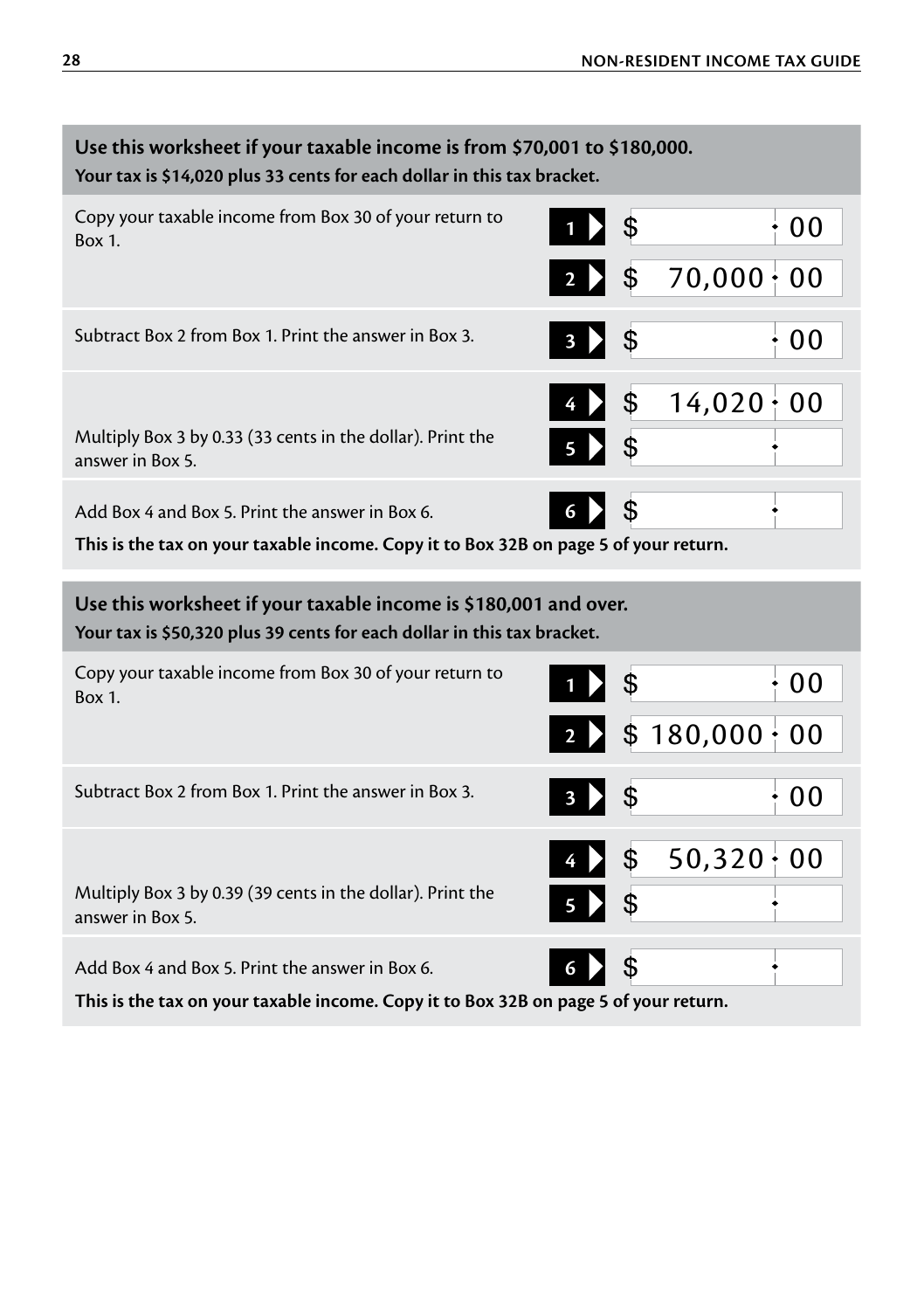# <span id="page-28-0"></span>**Refunds and/or transfers**

## **Question 33 Getting a refund?**

If you're entitled to a refund, you may:

- have it direct credited to the New Zealand bank account shown at Question 7 or other deposit account, for example a building society account shown at Question 7
- transfer all or part of it to cover someone else's income tax debit, or
- transfer all or part of it to pay your 2023 provisional tax.

If you've made payments towards your 2023 provisional tax and, after completing this return, you find that you have less or no provisional tax to pay, the over payment can be included in the amount we refund or transfer. Attach a separate note to your return to request this.

### **Direct credit**

If you choose direct credit you get your refund faster and you can withdraw your money as soon as it's credited because there's no clearance time.

We pay any refund over \$1.00 direct into your New Zealand bank account as soon as we've processed your return. Make sure your correct account number is printed at Question 7 on the front page of your return.

## **Transfers**

If you'd like your refund transferred to another account or to arrears being paid off through an instalment arrangement, you'll need to tell us the date you'd like your excess tax transferred (the "transfer date").

The date you can choose depends on what tax has been overpaid and whose account you want the credit transferred to.

### **Requesting transfers on your return**

You can ask us to transfer a refund to another account by filling out the boxes on page 5 of your return. If you ask for a transfer on your return, we'll transfer your refund at 1 of the following dates:

Transfer to your own account or an account of someone associated to you, the later of:

- the day after your balance date (or 1 April if your balance date is before 31 March), or
- the due date in the destination account.

Transfer to an account of someone not associated to you:

the day after your return was completed.

If you do not tell us the date you'd like your credit transferred, we'll transfer it at a date we think gives you the greatest advantage. If you'd like the credit transferred at a different date, you can contact us and ask for the transfer date to be changed (including if we've transferred your credit to cover a debt).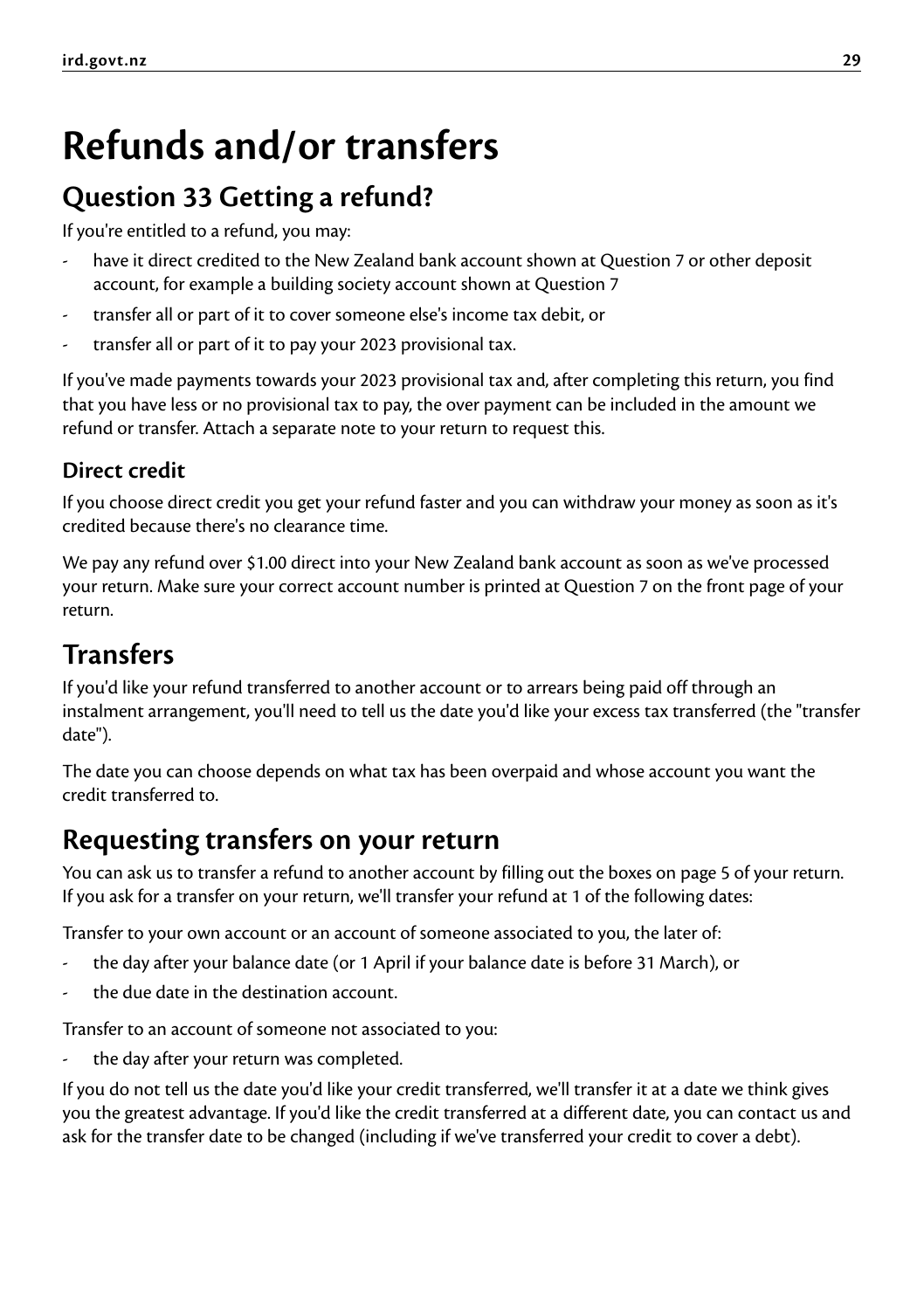### <span id="page-29-0"></span>**Associated taxpayers**

The following are associated taxpayers for the purposes of transferring overpaid tax:

- a company you're a shareholder-employee in
- a partner in the same partnership
- a relative (for example child, parent)
- spouse or partner, or
- a trustee of a family trust you're a beneficiary of.

#### **Transfers requiring a separate note attached to the return**

If you are requesting a transfer at a future date, transfer to arrears being paid off by an instalment arrangement and transfers at a different date, you will need to attach a note with the below details to your return:

- the amount you want transferred
- the account you want it transferred to, for example name, IRD number, tax type and period end date (and if it's another person whether they're associated)
- the date you'd like the credit transferred, and
- if it is to be transferred to debt covered by an instalment arrangement.

## **Are you entitled to an early payment discount?**

An early payment discount is available for people who:

- are either self-employed or a partner in a partnership
- are new in business
- derive income mainly from the business
- have no obligation to pay provisional tax in their current tax year
- made payments within the corresponding income year up to their balance date, eg, a standard balance date taxpayer, who has made a payment or payments on or before 31 March 2022 as income tax for the period 1 April 2021 to 31 March 2022
- elect by 31 March of the following year, e.g., a taxpayer electing for the year ending 31 March 2022, must elect on or before 31 March 2023.

The discount is calculated at the rate of 6.7% of either:

- the amount paid during the year, or
- 105% of your end-of-year residual income tax liability,

whichever is the lesser, and is credited against your end-of-year tax bill.

To check if you qualify, work through the flowchart on the next page.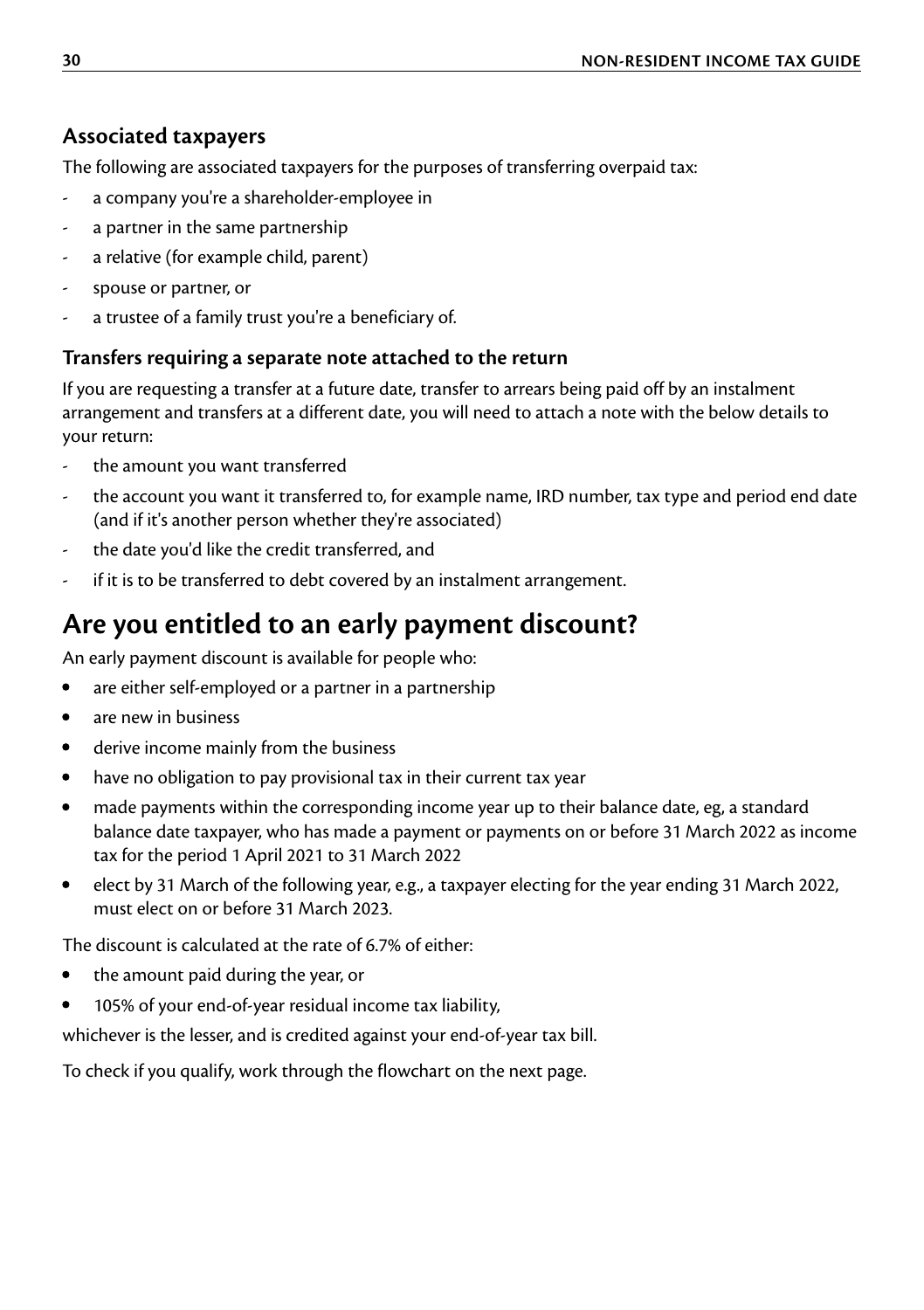#### **Terms we use**

**Provisional tax** - this is tax paid in instalments during the year, based on what you expect your income to be, or what it was last year.

**Assessable income** - income that is not exempt income or excluded income (for example a government grant to a business). Assessable income includes undeclared business income you may have earned (for example cash jobs).

**Year** - as referred to in the diagram below, year means the standard tax year from 1 April to 31 March, unless you have an approved different balance date, in which case your income year will end then.

If you have any questions about your entitlement to the discount, please contact us.

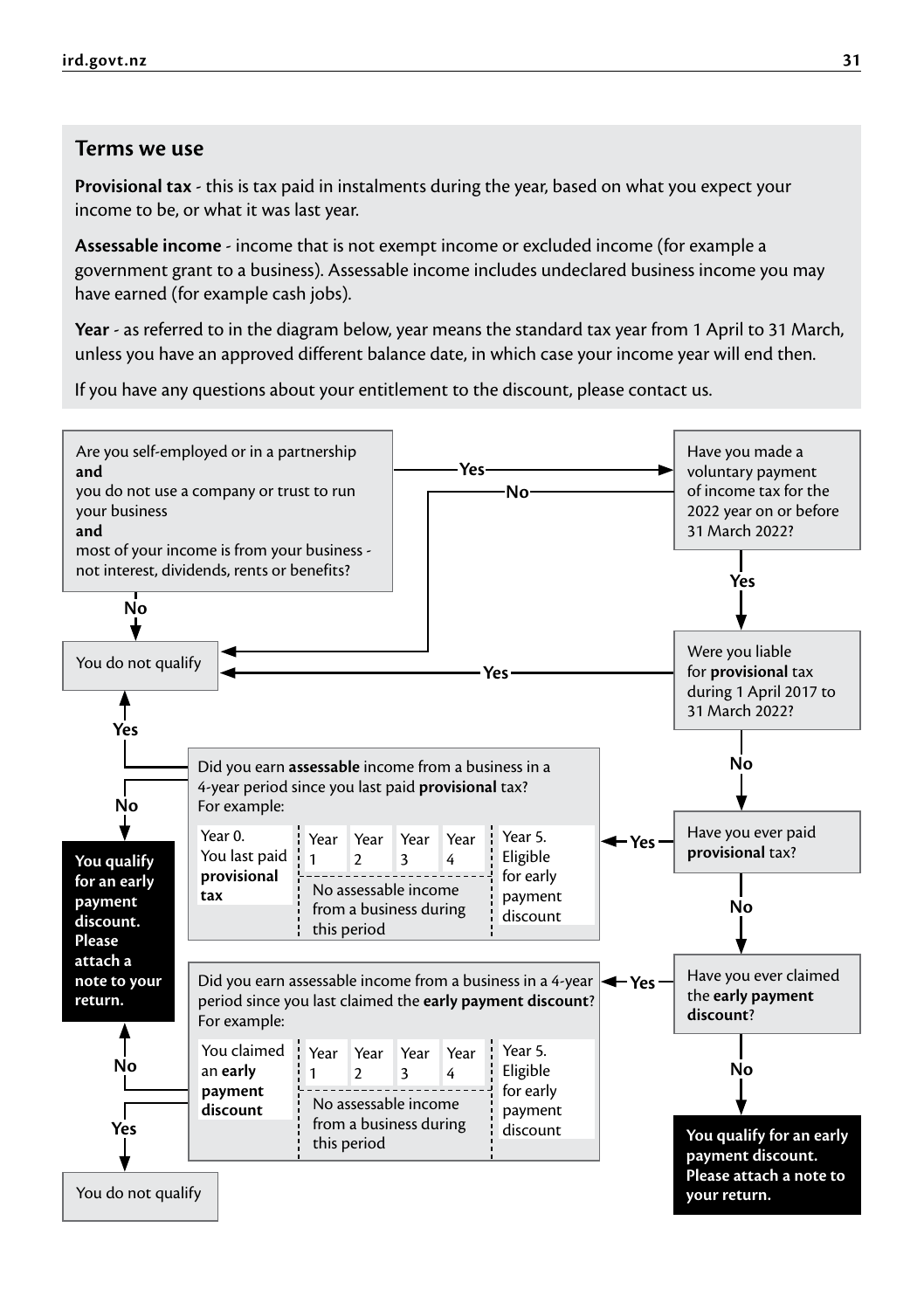# <span id="page-31-0"></span>**Provisional tax**

## **Question 34 Provisional tax**

Provisional tax is generally payable because you earned income during the year that either:

- was not taxed, or
- was taxed at the wrong rate.

Provisional tax is usually payable in 3 instalments during the year. For example, if your 2022 residual income tax (RIT) (Box 32H of your return) is more than \$5,000, you'll become a provisional tax payer and will be liable to pay 2023 provisional tax.

For more information see our guide **Provisional tax - IR289**.

## **Initial provisional tax liability**

Special rules apply when interest may be charged for an initial provisional tax liability.

You will have an initial provisional tax liability if:

- you begin to derive income from a taxable activity during the tax year
- your RIT in any of the four preceding tax years did not exceed \$5,000, (\$2,500 for the 2019-20 and earlier years)
- your RIT in any of the 4 preceding tax years did not exceed \$5,000, and
- your RIT for the current year is \$60,000 or more.

If this applies to you, please read our guide **Provisional tax - IR289.**

The date you cease employment determines when interest will be charged from.

You are not liable to pay provisional tax in the year you have an initial provisional tax liability. You may make voluntary payments to reduce your interest liability.

### **Payment dates**

Provisional tax is payable on the instalment dates that fall more than 30 days after the date you ceased employment. If you have to pay provisional tax, you must pay it in:

- 3 equal instalments if you ceased employment more than 30 days before the first instalment date
- 2 equal instalments if you ceased employment 30 days or less before the first instalment date and more than 30 days before the second instalment date, or
- 1 instalment if you ceased employment 30 days or less before the second instalment date.

For the income year ending 31 March 2023, you'll pay:

- 3 equal instalments (28 August 2022, 15 January 2023 and 7 May 2023) if you ceased employment before 28 July 2022
- 2 equal instalments (15 January 2023 and 7 May 2023) if you ceased employment between 29 July and 16 December 2022
- 1 instalment (7 May 2023) if you ceased employment on or after 16 December 2022.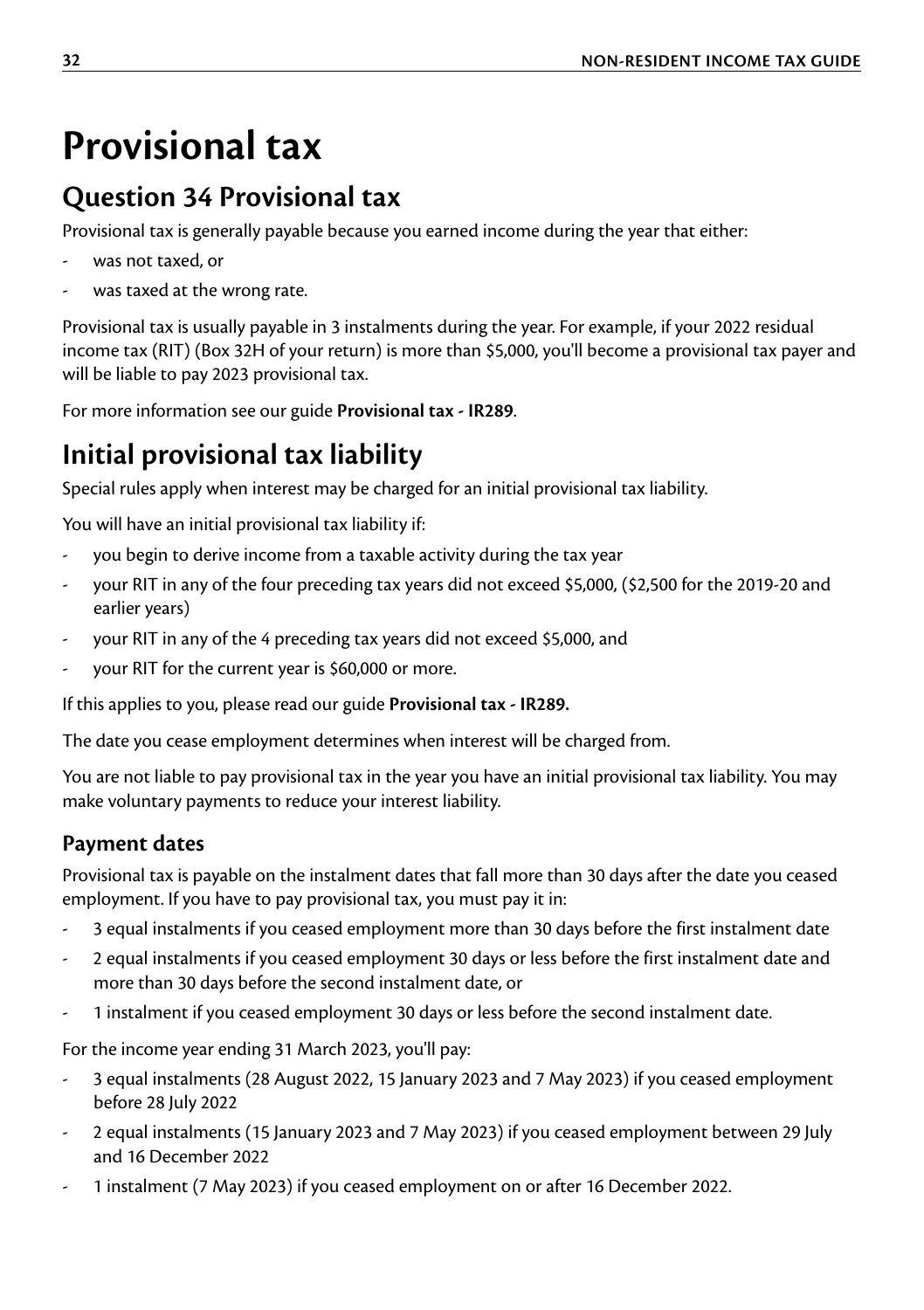## <span id="page-32-0"></span>**Standard provisional tax payment dates**

If you have a standard balance date of 31 March your payment dates are usually:

| First instalment  | 28 August 2022  |
|-------------------|-----------------|
| Second instalment | 15 January 2023 |
| Third instalment  | 7 May 2023      |

### **Non-standard balance dates**

If your balance dates differ from 31 March, your payment dates are the 28th of the month every 5th, 9th and 13th month following the balance date. For example, if your balance date is 30 June, your first provisional payment is due 28 November.

If you're registered for GST and complete your returns six-monthly, or you choose the ratio option, these payment dates will alter. If this describes your situation please read our guide **Provisional tax - IR289**.

### **Payment options**

You have 3 options for paying provisional tax - the standard option (S), the estimation option (E) or the ratio option (R).

#### **Standard option**

Under this option, your 2023 provisional tax is the same as your 2022 RIT (where it is more than \$5,000) plus 5%.

#### *Note*

If your RIT is over \$60,000 special interest rules apply to you - please read our guide **Provisional tax - IR289**.

| Use this worksheet to calculate your 2023 provisional tax using the standard option (S) |               |  |    |
|-----------------------------------------------------------------------------------------|---------------|--|----|
| Copy your RIT from Box 32H of your return to Box 1.                                     | $1 \times$ \$ |  | 00 |
| Multiply Box 1 by 0.05 (5%). Print your answer in Box 2.                                | $2 \times$ \$ |  | 00 |
| Add Box 2 to Box 1. Print your answer in Box 3. Box 3 is<br>your 2023 provisional tax.  | 3             |  | 00 |

#### **Copy it to Box 34B of your return and print S in Box 34B.**

Divide the amount in Box 3 by the number of times you pay provisional tax each year to get the amount you must pay for each instalment. Record this on page 34.

If you're completing your return after 28 August 2022 your instalment amounts may be different. Please read our guide **Provisional tax - IR289**.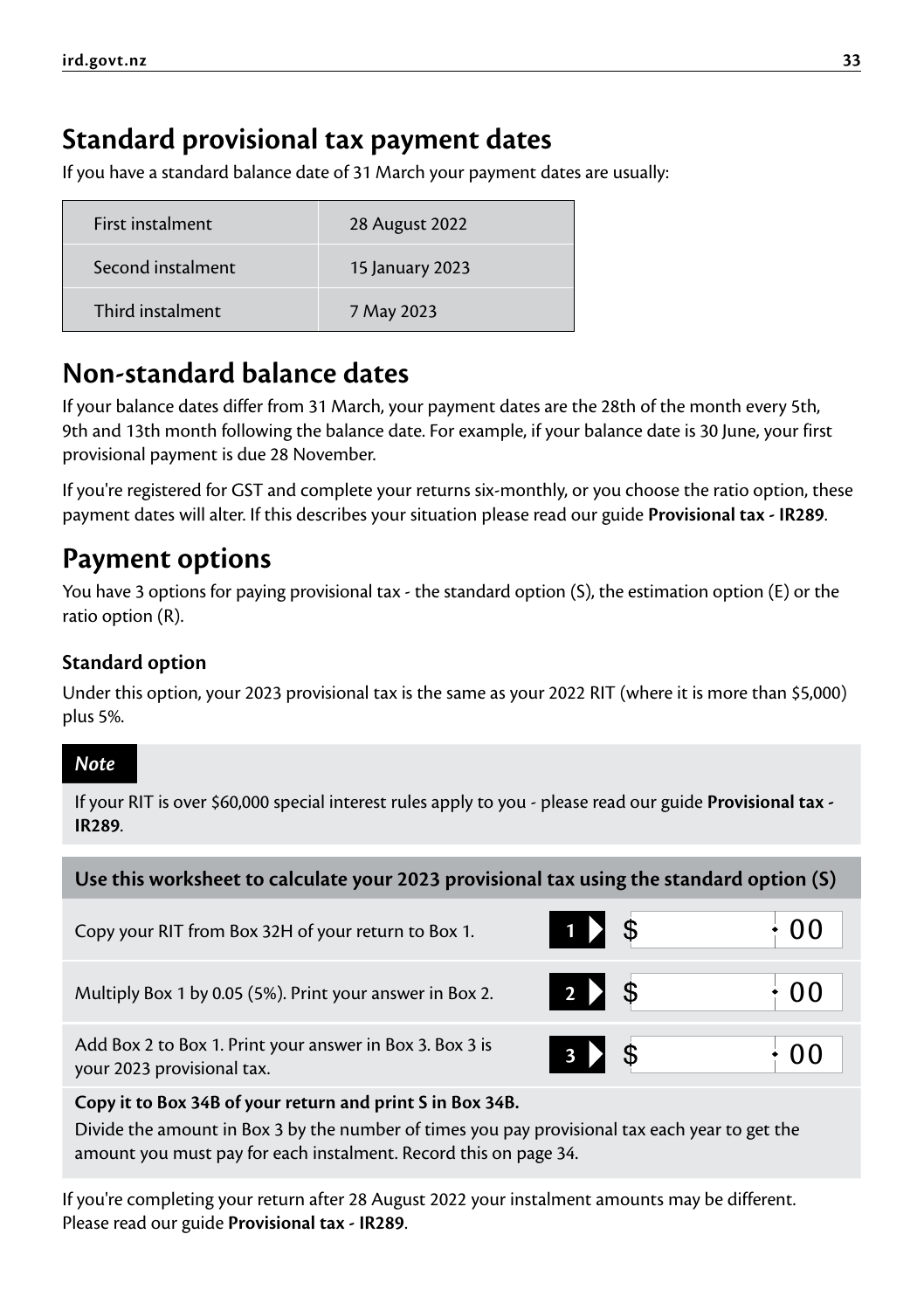#### <span id="page-33-0"></span>**Estimation option**

Anyone can estimate their provisional tax. If you expect your 2023 RIT to be lower than your 2022 RIT, estimating will keep you from paying more than you have to.

Your estimate must be fair and reasonable at the time you make it, and at each instalment date. You can be charged a penalty and/or interest if you do not take reasonable care when you estimate your provisional tax.

If you've chosen to pay your 2023 provisional tax using the standard option, you can still estimate your provisional tax any time up to and including your final instalment date. Once you've chosen the estimation option you cannot change back to the standard option in that income year. You can re-estimate any number of times up to and including your final instalment date. Your last estimate becomes final at this date.

#### **Use this worksheet to calculate your 2023 provisional tax using the estimation option (E)**

Print your estimated 2023 income in Box 1. **1**

Work out the tax on the amount in Box 1 (see page 24). Print your answer in Box 2.

Print your estimated 2023 credits, for example tax credit, **3** 3 **3 3 3 3 1 00** 

Subtract Box 3 from Box 2. Print your answer in Box 4. Box 4 is your 2023 provisional tax. **4 4 0** 

#### **Copy Box 4 to Box 34B of your return and print E in Box 34A.**

Divide the amount in Box 4 by three to get the amount you must pay for each instalment. Record this on page 34.

If you're completing your return after 28 August 2022, your instalment amounts may be different. Please read our guide **Provisional tax - IR289.**

#### **Ratio option**

If you're GST registered you may qualify to use the ratio option to calculate your provisional tax.

Only enter **R** at Box 34A if you've already elected to use the ratio option. Your application to use the ratio option must be made by phone or in writing before the beginning of the income year you want to use it in.

If you've already elected to use the ratio option and want to continue using it enter **R** at Box 34A.

Read our guides **Penalties and interest - IR240** and **Provisional tax - IR289** for more information.

## **Question 35 Is your return for a part-year?**

Read the situations listed in Question 35 in your return. If any apply to you, tick the "Yes" option, then tick the situation that applies to you and fill in the start and end dates of the return period.

| \$<br>D<br>1                           |                |
|----------------------------------------|----------------|
| 2 2<br>$\boldsymbol{\hat{\mathsf{s}}}$ | 0 <sub>0</sub> |
| $\boldsymbol{\theta}$<br>3 D           | 0 <sub>0</sub> |
|                                        |                |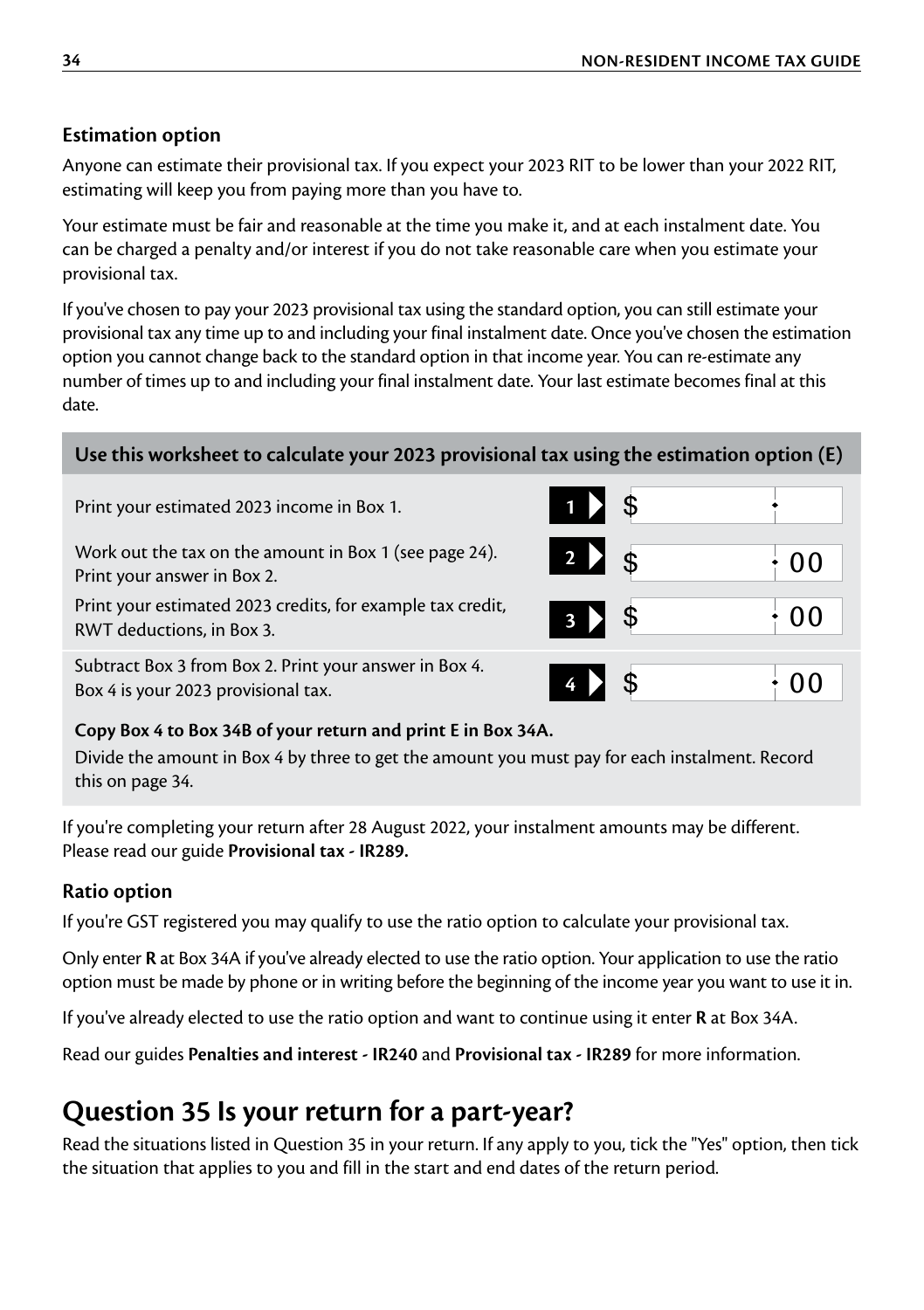## **Question 37 Notice of assessment and declaration**

You must read the declaration and sign the return as being true and correct.

### **Self-assessment by taxpayers**

Taxpayers are required to assess their own liability as part of meeting their return filing obligations. We may amend your assessment if a correction is required.

If you dispute our assessment please go to **[ird.govt.nz/disputes](http://ird.govt.nz/disputes)** for more information. The 4-month period for you to issue a notice of proposed adjustment (NOPA) to your self-assessment will start on the date Inland Revenue receives your return.

### **Are there any penalties?**

You may face penalties and prosecution if you:

- are required to put in a return but do not
- give false or misleading information (including not showing all your income)
- leave out details on purpose so the information is misleading, or
- complete your return late.

## **Paying your tax**

If you have tax to pay, you must pay it by 7 February 2023. If you have a tax agent and a standard balance date, you may have until 7 April 2023 - if this applies to you, please contact your agent. You can pay earlier if you want to.

If you have not received a statement from us by the last day for payment, please pay the amount you've calculated. When you receive a statement of account showing the amounts we've calculated, check them against your figures. If you have any questions please contact us - see page 3.

#### **How to make payments**

Go to **[ird.govt.nz/pay](http://ird.govt.nz/pay)** to pay online or find out about these other payment options:

- making electronic payments
- using a credit or debit card.

### **Late payment**

We may charge you a late payment penalty if you miss a payment or it's late. We'll also charge you interest if you do not make your tax payment by the due date.

If you cannot pay your tax by the due date, please contact us. We'll look at your payment options, which may include an instalment arrangement, depending on your circumstances.

Go to **[ird.govt.nz/penalties](http://ird.govt.nz/penalties)** for more information.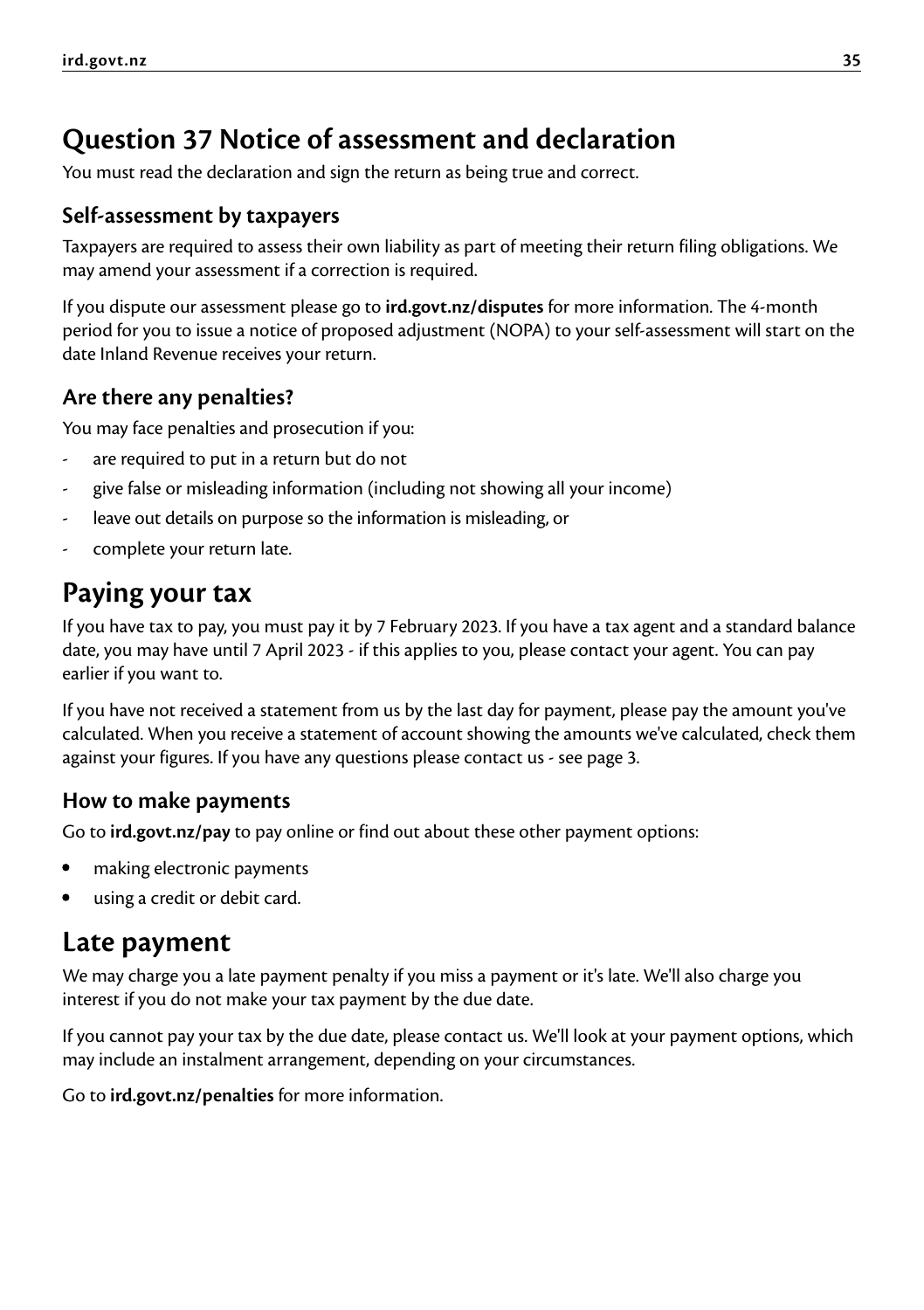## <span id="page-35-0"></span>**Your record of payment**

When you've worked out how much you have to pay, write the amounts on the schedule below. Keep the schedule as your record so you do not miss a payment.

| Payment schedule                                                                                                                                           |                        |  |  |
|------------------------------------------------------------------------------------------------------------------------------------------------------------|------------------------|--|--|
| These dates may vary if you have a non-standard balance date, if you have a<br>tax agent or if you are registered for GST on a 6-monthly filing frequency. |                        |  |  |
| <b>Amount</b>                                                                                                                                              | Date payable           |  |  |
| 2022 income year                                                                                                                                           |                        |  |  |
| Tax to pay (Box 32) of your return)<br>\$                                                                                                                  | 7 February 2023        |  |  |
| 2023 income year                                                                                                                                           |                        |  |  |
| Total provisional tax (Box 34B of your return)<br>\$<br>First instalment (one-third)                                                                       |                        |  |  |
| \$                                                                                                                                                         | <b>28 August 2022</b>  |  |  |
| Second instalment (one-third)                                                                                                                              |                        |  |  |
| \$                                                                                                                                                         | <b>15 January 2023</b> |  |  |
| Third instalment (one-third)                                                                                                                               |                        |  |  |
| \$                                                                                                                                                         | 7 May 2023             |  |  |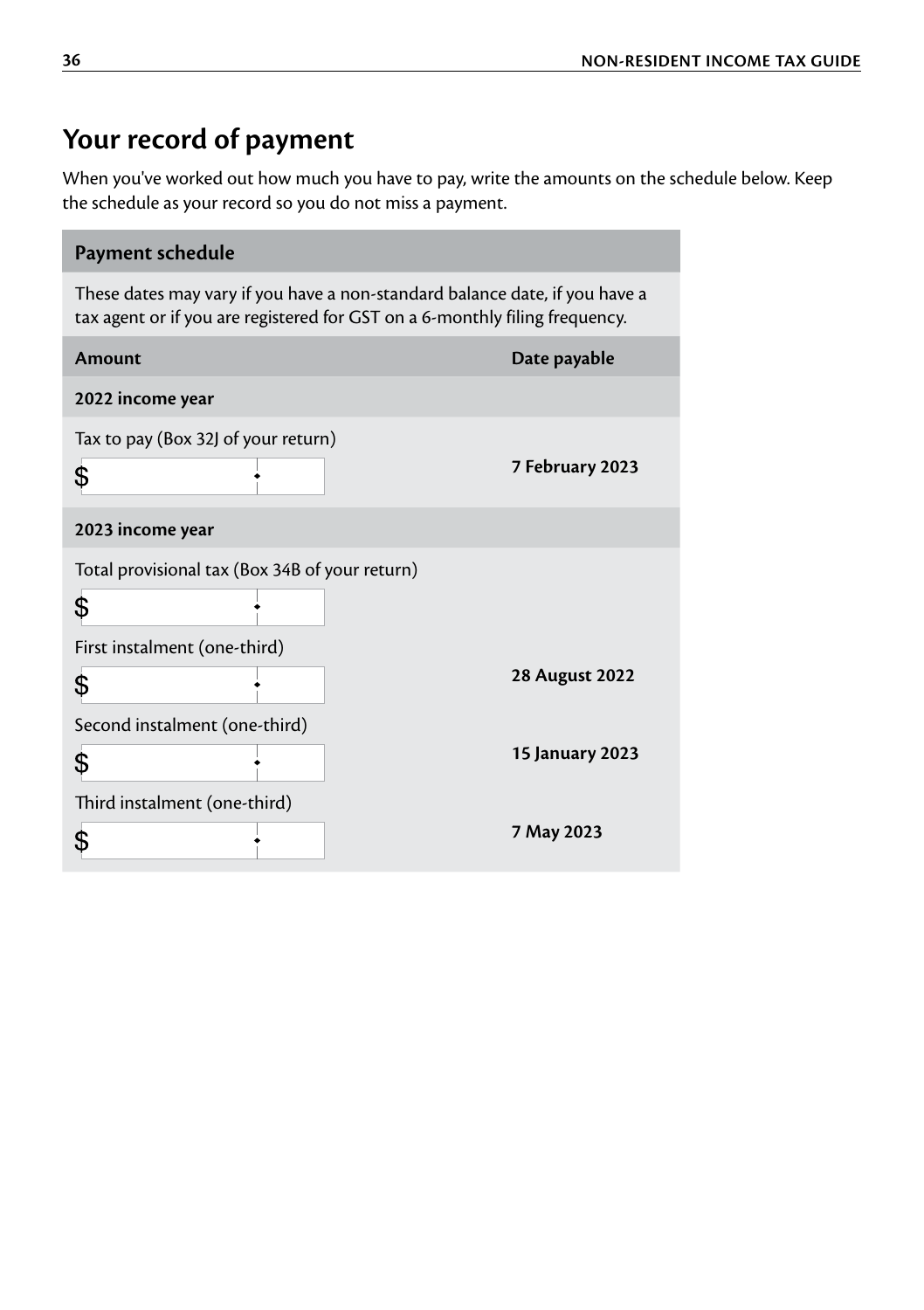# <span id="page-36-0"></span>**Services you may need**

### **Need to speak with us?**

Have your IRD number ready and call us on one of these numbers.

| General tax, tax credits and refunds | 0800 775 247 |
|--------------------------------------|--------------|
| Employer enquiries                   | 0800 377 772 |
| General business tax                 | 0800 377 774 |
| Overdue returns and payments         | 0800 227 771 |

We're open 8am to 6pm Monday to Friday, and 9am to 1pm Saturday. We record all calls.

Our self-service lines are open 7 days a week - except between 5am and 6am each day. They offer a range of automated options, especially if you are enrolled with voice ID.

Find out more at **[ird.govt.nz/contact-us](http://ird.govt.nz/contact-us)**

## **Self-service numbers**

Our self-service numbers are open to overseas callers 7 days a week - except between 5am and 6am each day, New Zealand local time. Make sure you have your IRD number ready when you call.

For access to your account-specific information, you'll need to be enrolled with voice ID or have a PIN.

| Order forms, guides and returns | +64 4 978 0767 |
|---------------------------------|----------------|
| All other services              | +64 4 978 0775 |

When you call, confirm what you want from the options given. If you need to talk with us, we'll re-direct your call to someone who can help you.

### **Nominating someone to act on your behalf**

You can nominate someone to act on your behalf to help you with your tax and entitlements. You can add a nominated person in myIR.

Having a nominated person does not change your responsibilities. You're still personally responsible for your tax obligations.

## **Privacy**

Meeting your tax obligations means giving us accurate information so we can assess your tax and entitlements under the Acts we administer. We may charge penalties if you do not.

We may also exchange information about you with:

- some government agencies
- another country, if we have an information supply agreement with them, and
- Statistics New Zealand (for statistical purposes only).

You can ask for the personal information we hold about you. We'll give the information to you and correct any errors, unless we have a lawful reason not to. Find our full privacy policy at **[ird.govt.nz/privacy](http://ird.govt.nz/privacy)**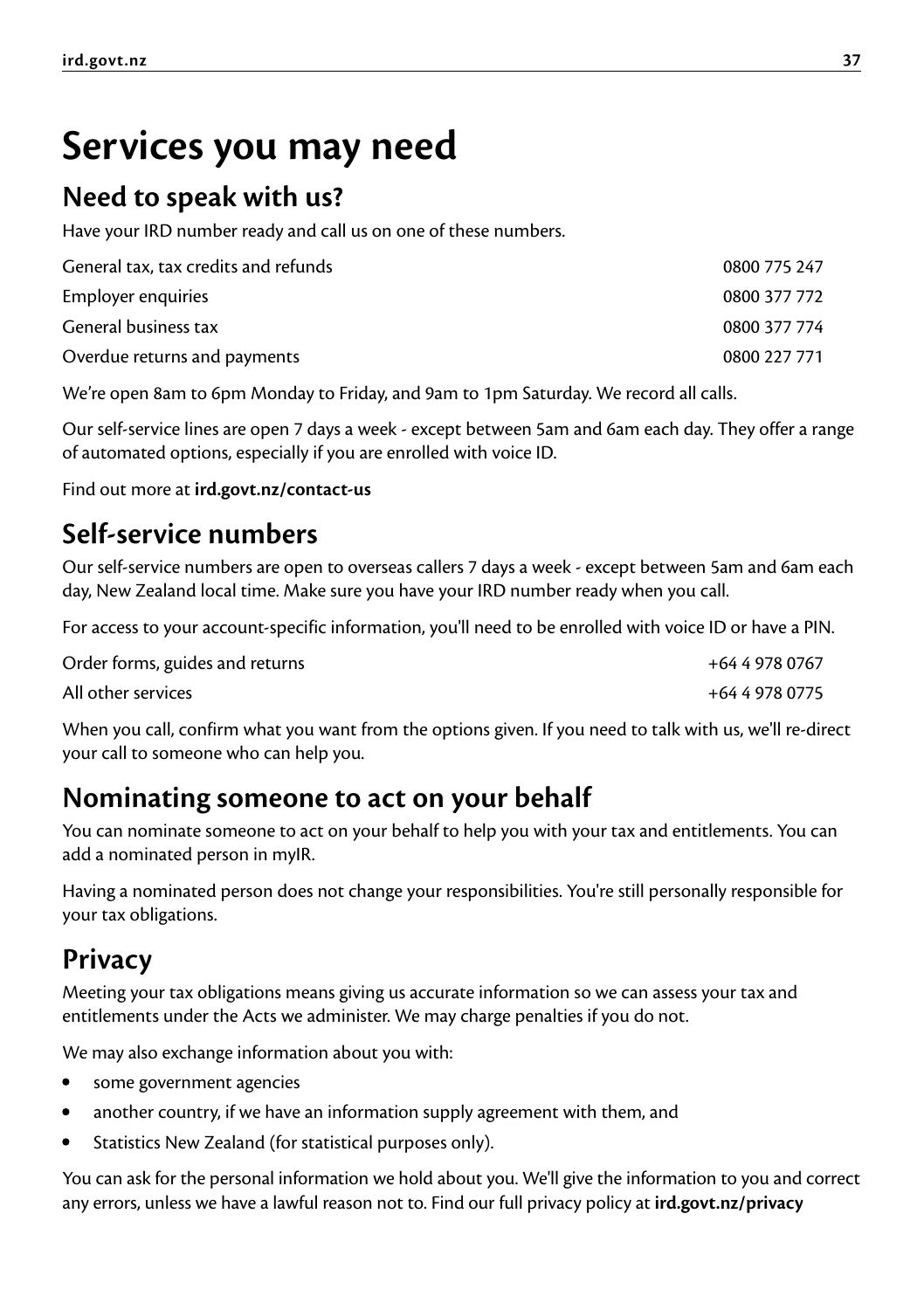## <span id="page-37-0"></span>**If you have a complaint about our service**

We're committed to providing you with a quality service. If there's a problem, we'd like to know about it and have the chance to fix it.

If you disagree with how we've assessed your tax, you may need to follow a formal disputes process.

Find out more about making a complaint, and the disputes process, at **[ird.govt.nz/disputes](http://ird.govt.nz/disputes)**

## **[ird.govt.nz](http://ird.govt.nz)**

Go to our website for information and to use our services and tools.

- **Log in or register for myIR** manage your tax and entitlements online.
- **Calculators and tools** use our calculators, worksheets and tools. You can check your tax code, find filing and payment dates and calculate your student loan repayment.
- **Forms and guides** download our forms and guides.

#### **Forgotten your user ID or password?**

Request these from the myIR login screen and we'll send them to the email address we hold for you.

## **How to get our forms and guides**

You can get copies of our forms and guides at **[ird.govt.nz/forms-guides](http://ird.govt.nz/forms-guides)**